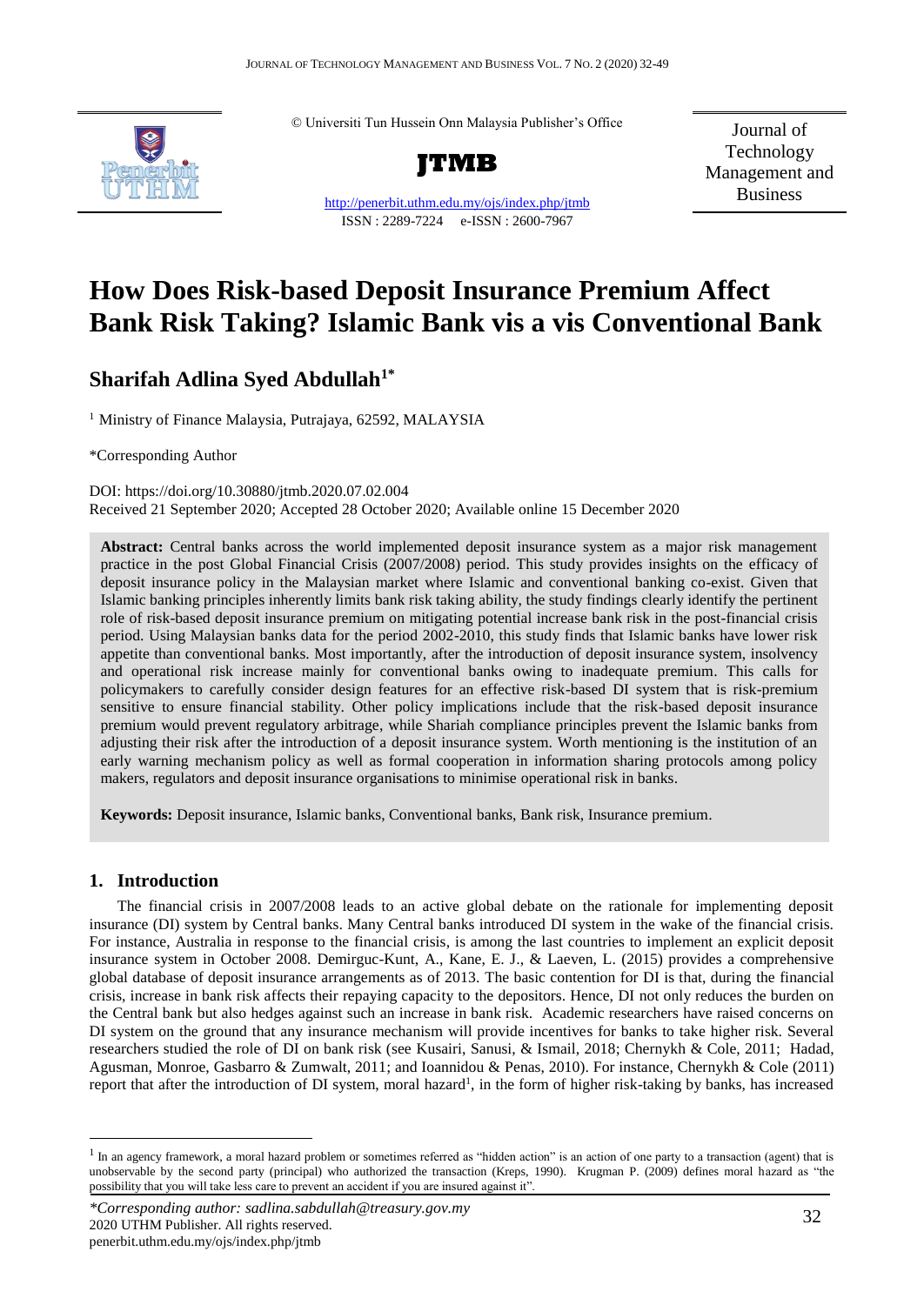in Russia. However, it is hard to argue whether such an increase is caused by DI or other unobservable factors that might have led to an increase in bank risk.

This study extends the existing literature by providing new evidence in a country-specific study on how the shift from a flat rate to a risk-based DI premium policy would not necessarily be effective in mitigating the moral hazard problem when the risk-based premium is inadequate to cover for the increase in bank risk. Although there is a significant amount of literature on the impact of DI on conventional banks, due to data limitations, this study provides fresh insights on the impact of DI system on the Islamic banks. It might not be appropriate to apply the conclusions from conventional banks to interpret the impact of DI on the Islamic banks, although similar findings could occur.

Secondly, exceptional from existing studies, in this study, the annual DI premium paid by the banks is estimated based on the deposit insurer methodology. This allows the investigation of the risk-based premium sensitivity and the magnitude of the annual premium paid. Finally, the findings of this study suggest that further reforms are needed under the risk-based insurance premium system and call for banking supervisors and regulators from countries with flat-rate premium to carefully consider an effective design of the risk-based premium as optimal bank regulation so that the premium is positively correlated with the increase in risk and thereafter provides the incentives for banks to improve their risk management practices.

This study has three important findings to report. Firstly, the results suggest that DI does not lead to an increase in risk-taking by Islamic banks. In the case of conventional banks, the findings are consistent with most studies (see for example, Hadad, Agusman, Monroe, Gasbarro & Zumwalt, 2011; DeLong & Saunders, 2011; Chernykh & Cole, 2011; Ashraf, Zheng, Jiang & Qian, 2020). The results provide strong evidence that conventional banks' risk increased after the introduction of DI system. Secondly, contrary to Chernykh & Cole (2011) study, this study finds strong evidence that operational risk increases in conventional banks after the introduction of DI system. Although the operational risk is a traditional risk, the operational risk profile is becoming more complex attributed to the rapid changes in new business activities, new delivery channel and advancement in financial technology and financial innovation (Moosa, 2007). Finally, the study provides new evidence in a country-specific study on how the policy shift from the flat-rate premium to risk-based premium does not necessarily mitigate the moral hazard problem. Literature suggests that the risk-based premium method will mitigate the moral hazard problem (see for example Cull, Senbet & Sorge, 2005; Demirguc-Kunt and Huizinga, 2004; Hovakimian P. K., 2003; Demirguc-Kunt & Detragiache, 2002;). However, none of the country-specific empirical studies in the DI literature (see Chernykh & Cole, 2011; Hadad et al., 2011; Ioannidou & Penas, 2010) has examined the sensitivity of DI premium towards bank risk in the risk-based premium method. This evidence is relevant as these countries (Russia, Indonesia and Bolivia) continue to adopt the flat rate insurance premium until today. Even though the risk-based DI premium in Malaysia is sensitive towards bank risk, the relationship is in the opposite direction indicating that risk-based premium is inadequate to cover increased bank risk. The results suggest that during the period under study, the current design of the risk-based DI premium policy in Malaysia is still not effective to mitigate the moral hazard problem.

This study uses Malaysian markets for analysis as Malaysia has both conventional banks and Islamic banks in the main stream banking system. Islamic banks have clear risk-taking principles that are invariant with market conditions. They have clear norms on the nature of assets that are considered as investments. Moreover, they are also compulsory DI member along with conventional banks. Interestingly, during the crisis, Islamic banking in Malaysia has grown its importance as an alternative to conventional banking that appears riskier than the Islamic banks (Abduh, Omar & Duasa, 2011). Apart from that, Islamic banks have significantly lower credit risk compared to conventional banks (Kabir et al., 2015). On the contrary, Sorwar et al. (2016), using a sample of 65 Islamic and 65 conventional banks, find no difference in risk-taking between Islamic and non-Islamic banks. In Malaysia, total Islamic banking assets recorded a leapt of 80% increase from RM435 billion in 2011 to RM835.19 billion in 2019 (Bank Negara Malaysia, 2011 & 2019).

The remainder of the paper is organised as follows. In Section 2, the study explains the institutional background and compares the Malaysian DI system with other countries. Hypotheses development is described in Section 3. Section 4 discusses the data and methodology. Section 5 presents the results of this study. Section 6 concludes with a few policy and literature implications.

#### **2. Institutional Background: Malaysian Banking System**

Table 1 reports the time series trend of banks in Malaysia. The Malaysia banking sector is rising in importance as a contributor to the Malaysian economic activity. Over the period 2002-2010, the number of banks has increased from 47 to 55. Banking represents an important economic activity as they represented around 300% of the Gross Domestic Product (GDP) of the economy. Therefore, it is important to ensure the stability of the banking system. The introduction of the DI system in September 2005 was among the measures undertaken by the government to accomplish this purpose as instability in the banking system could be chaotic for the entire economy.

In Malaysia, DI system was initially proposed in 2001 as part of the Financial Sector Master Plan. The Malaysian DI system is mandated by law and administered by Perbadanan Insurans Deposit Malaysia (PIDM), a statutory body established in 2005. PIDM is also known internationally as Malaysia Deposit Insurer Corporation (MDIC). MDIC complements Bank Negara Malaysia (which is the primary regulator and supervisor of the banking system) role by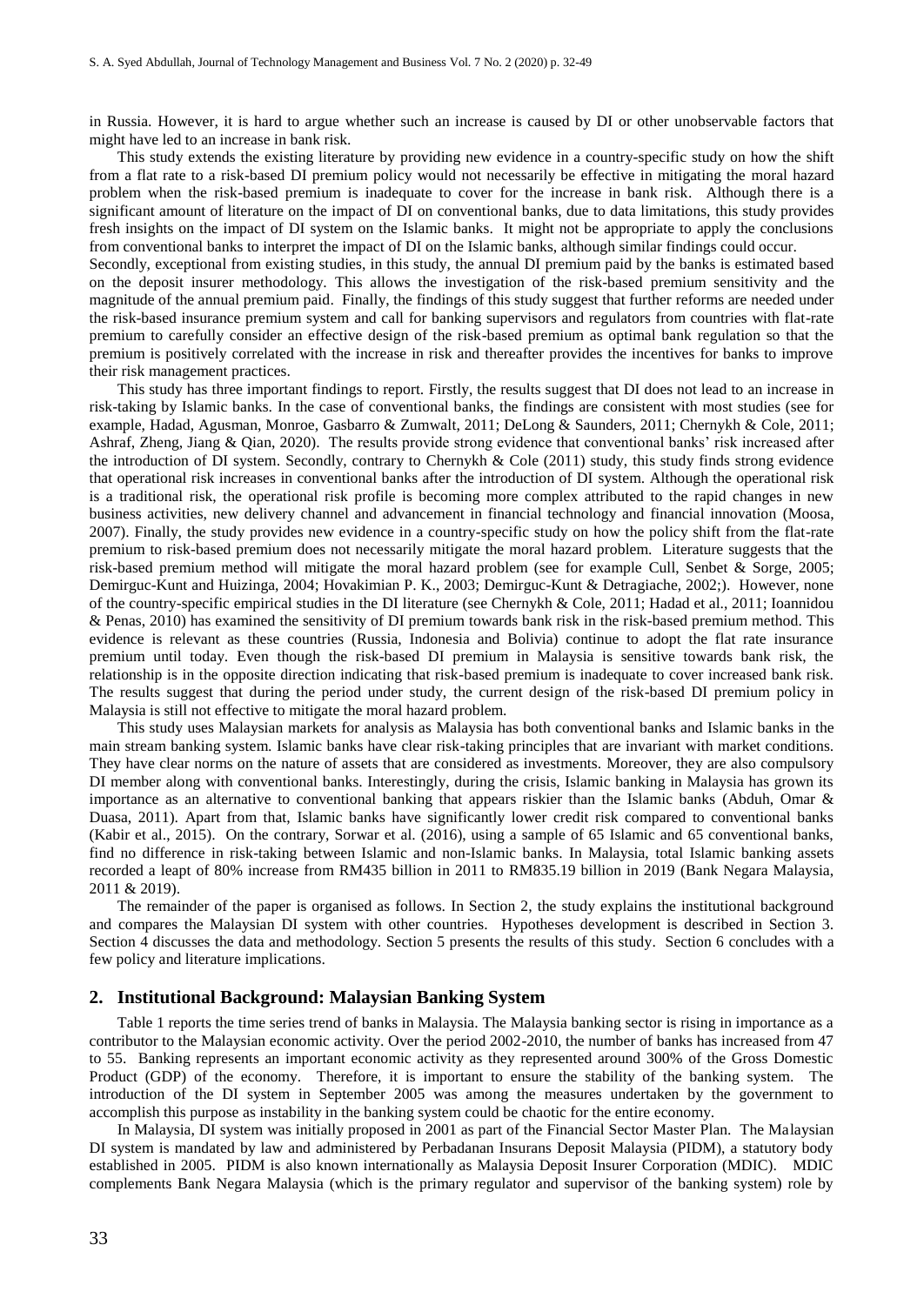providing safety nets for depositors and insurance policyholders (members' bank) in promoting financial stability. MDIC was established under the Akta Perbadanan Insurans Deposit Malaysia on 1 September 2005 to administer the national explicit DI system. The DI protection limit then was RM60,000 (principal and interest or return). Consistent with measures taken by neighbouring countries, the Government Deposit Guarantee (GDG) was implemented as a temporary pre-emptive and precautionary measure to preserve confidence in the banking system and maintain financial stability. Under the GDG, all Ringgit and foreign currency deposits placed in commercial banks, Islamic banks, investment banks and international Islamic banks are protected under guarantee. In addition, the five deposits-taking BNM licensed under the Development Financial Institution Act are also included in this GDG blanket guarantee. The Government provided the GDC until 31 December 2010. Thereafter, MDIC reverted to the previous coverage of an explicit DI system with an increased limit from RM60,000 to RM250,000 per depositor per member bank. In terms of its design features, membership for the DI is mandatory for all conventional banks licensed under the Banking and Financial Institutions Act and all Islamic banks licensed under the Islamic Banking Act, including foreign banks operating in Malaysia as provided under the MDIC Act.

The distinct design features between other country-specific empirical studies like Russia, Indonesia and Bolivia are the annual premium assessment method. Malaysia started with the flat rate premium in the first two years of the DI period before shifting to a risk-based premium in the year 2008 until today. In contrast, these three countries continue to adopt a flat rate system. Under a risk-based premium, each member bank annual premium is calculated differently according to their risk categories. A member bank with high risk will fall under the high-risk category while the lowrisk bank will fall under the low-risk category. The annual premium is derived based on the total insured deposits held by a member bank and the prescribed premium rate according to an individual bank risk category. Malaysia introduced the risk-based premium amongst others to provide the incentives for banks to improve their risk management practices. Hence, this study also captures the cross-sectional variation in the deposit insurance premium.

|                          |            |            |            | $\tilde{}$ |              |              |              |              |              |
|--------------------------|------------|------------|------------|------------|--------------|--------------|--------------|--------------|--------------|
|                          | 2002       | 2003       | 2004       | 2005       | 2006         | 2007         | 2008         | 2009         | 2010         |
| No of banks              | 47         | 46         | 41         | 42         | 42           | 47           | 54           | 54           | 55           |
| Assets                   | 735,189.59 | 815,989.87 | 872,354.70 | 958,545.73 | 1,092,914.42 | 1,221,429.07 | 1,337,978.23 | 1,426,206.38 | 1,549,779.27 |
| % of GDP                 | 333.54     | 350.97     | 349.90     | 365.61     | 229.83       | 241.23       | 252.36       | 273.69       | 277.55       |
| Capital                  | 63,195.22  | 69,794.36  | 72,484.62  | 75,203.44  | 84,952.06    | 94,381.50    | 111,603.51   | 131,969.37   | 144,428.57   |
| % of GDP                 | 28.67      | 30.02      | 29.07      | 28.68      | 17.86        | 18.64        | 21.05        | 25.33        | 25.87        |
| % to asset               | 8.60       | 8.55       | 8.31       | 7.85       | 7.77         | 7.73         | 8.34         | 9.25         | 9.32         |
| Loans&<br>Advances       | 451,488.44 | 472,984.17 | 511,782.07 | 555,494.78 | 587,863.72   | 639,768.39   | 723,454.01   | 782,020.71   | 880,414.44   |
| % of GDP                 | 204.83     | 203.44     | 205.28     | 211.88     | 123.62       | 126.35       | 136.45       | 150.07       | 157.67       |
| % to assets<br>Household | 61.41      | 57.96      | 58.67      | 57.95      | 53.79        | 52.38        | 54.07        | 54.83        | 56.81        |
| Deposits                 | 217,206.52 | 238,146.62 | 258,448.48 | 273,649.82 | 299, 101.55  | 329,332.81   | 364,579.60   | 377,107.19   | 407,765.30   |
| % of GDP                 | 98.54      | 102.43     | 103.66     | 104.38     | 62.90        | 65.04        | 68.77        | 72.37        | 73.03        |
| % to asset               | 29.54      | 29.18      | 29.63      | 28.55      | 27.37        | 26.96        | 27.25        | 26.44        | 26.31        |

### **Table 1 - Evolution of the Malaysian Banking System: Macro Indicator 1998-2010. Amounts in Millions of Ringgit Malaysia**

Source: Monthly Statistical Bulletin, Bank Negara Malaysia, selected issues (2002-2010)

## **3. Hypotheses Development**

## **3.1 Deposit Insurance and Bank Risk**

Regulators argue that credible DI system promotes financial stability in the banking system (Gropp, Hakenes & Schnabel, 2011) and enhances depositor confidence from shifting deposits (bank runs) (Fecht, Thum & Weber, 2019) given that any disruption in a country's bank can potentially create social cost outside the banking system. However, most empirical studies do not support regulators rationale for DI. Researchers find that an explicit DI has a negative impact which is likely to motivate banks to increase their risk-taking in the form of moral hazard. These studies for example, include those by Ashraf, et al. (2020), DeLong & Saunders (2011), Hadad et al., (2011), Ioannidou & Penas (2010) and Baer & Brewer (1986). Karels & McClatchey (1999) provide similar evidence in the credit union industry. On the contrary, Gropp & Vesala (2004) study show that the establishment of explicit DI may significantly reduce the risk-taking of banks. They show that explicit DI in the European banking system has reduced banks' risk-taking through a decrease in leverage risk. They argue that the limited government commitment in the design of explicit DI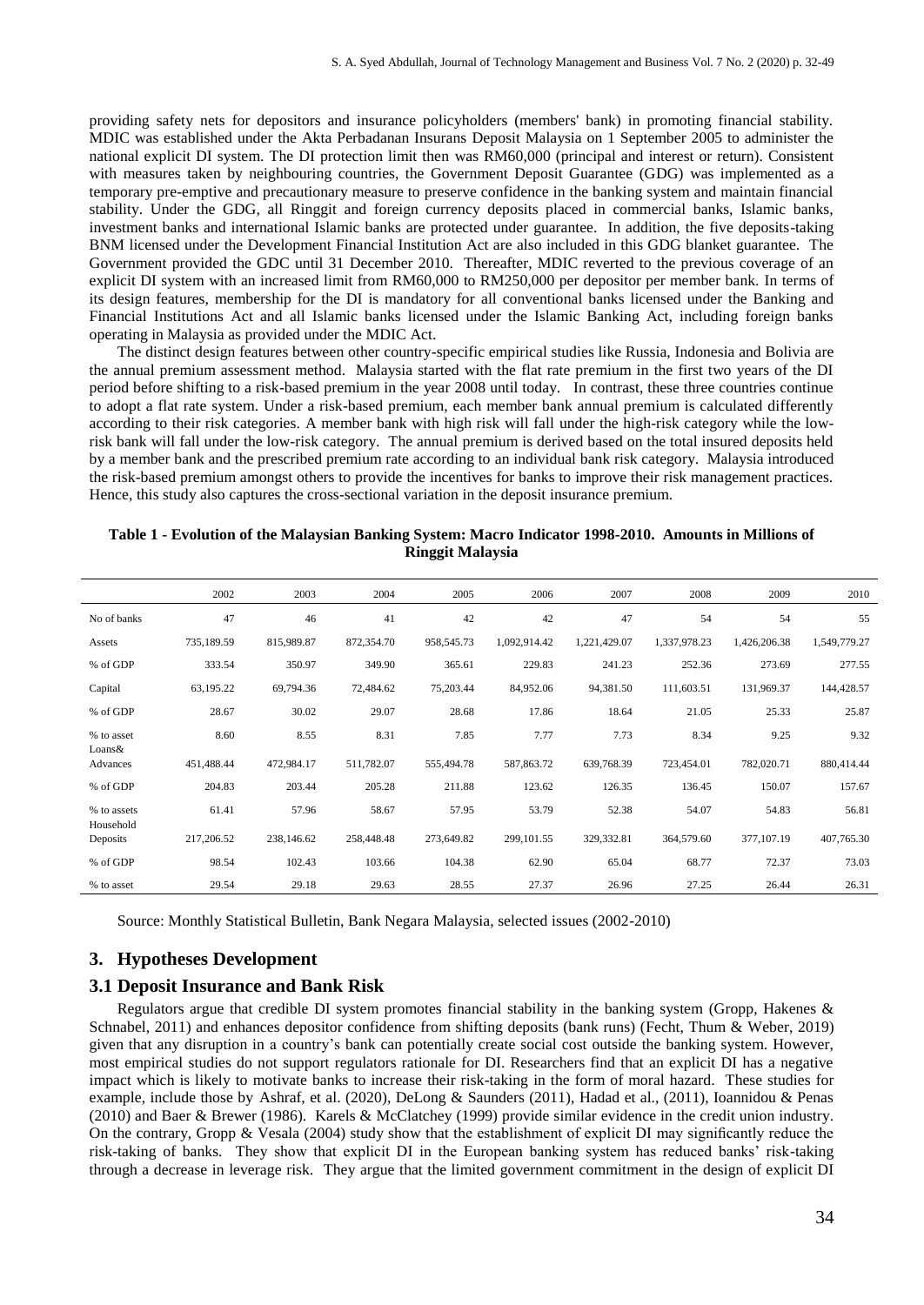may mitigate the moral hazard problem. Hence, their evidence points toward supporting the implementation of explicit DI as a risk deducing effect rather than implicit DI. On the other hand, Forssbaeck (2011) study support the view that the presence of explicit DI reduces bank risk-taking by creditors policing role. Hence, empirical results on the implication of DI system regulation are still inconclusive.

## **3.2 Islamic Banking Principles**

With the importance of Islamic banking, it is overwhelming that the impact of DI on the Islamic banks has not been analysed as rigorously as the conventional banks. The Islamic banking system in the world either exists as a fullfledged system like Sudan or a dual banking system that operates alongside the conventional banks like Malaysia. However, during the period under study, only 10 countries<sup>2</sup> including Malaysia (International Association of Deposit Insurance, 2010) with an Islamic banking system have implemented an Islamic DI system. This Islamic DI system or a Shariah-compliance deposit insurance system is an arrangement to protect insured depositors with the Islamic banks against the loss of their insured Islamic deposits in the event of the failure of an Islamic bank. Among these 10 countries only Malaysia DI system managed the Islamic deposit insurance fund separately from the conventional deposit insurance fund and is invested in Shariah-compliant instruments in accordance with Shariah principles. In addition, both Islamic and conventional deposit insurance funds under the Malaysia DI system are administered solely by a government owned deposit insurer (MDIC) and regulated under specific legislation.

The theoretical underpinning of Islamic banks' differs from the conventional bank particularly in the prohibition of *gharar* (uncertainty) and compliance to the Shariah principles that constraints the incentives for Islamic banks being involved in risky business. Moreover, Islamic banks are likely to be seen as a proponent of ethical banking that emphasis on trust and business partnership with their borrower (Ostergaard et al., 2015). The dedicated Shariah board overlooking the conformity of products and practices to the Islamic law furthers inculcate prudence culture in the Islamic banks. Nonetheless, Islamic banks are sometimes perceived to have higher operational risk exposures that include the non-compliance of Shariah principle risk. The Shariah non-compliance conduct by the bank management and staff may lead to declining profitability (Tiby, 2011) as income from the Shariah non-compliance must be removed from the bank's profit in the form of *zakat*.

#### **3.3 The Role of Premium Estimation Method**

This study argues that Islamic banks' behaviour towards risk may also vary from conventional banks, particularly with the existence of explicit DI protection. Consequently, it may not be appropriate to simply apply the conclusions from conventional banks to interpret the impact on the Islamic banks, although similar findings can occur. DI premium is mainly estimated using either flat or risk-based premium prescribed by the regulator. With the flat-rate insurance premium, all member banks paid comparable insurance premium amount notwithstanding their risk portfolio. On the contrary, risk-based insurance premium incorporates the risk of each bank assets into the premium structure. Thus, the insurance premiums that each bank pays will depend on its portfolio of risk. Here it is expected that the risk-based premium system is sensitive with bank risk to mitigate the banks' increased risk-taking after the introduction of DI system. This is because under a risk-based premium if banks increase their risk, they will be penalised with a higher premium. In a different twist, in circumstances where banks have incentives to increase their risk-taking, the premium acts as a penalty for the increased risk as the riskier a bank is, the higher the premium paid. It is believed that this relationship will eventually motivate banks to improve their risk management practices. Based on the above discussion, this study frames the following four main testable hypotheses:

H1: Bank risks (credit risk, insolvency risk and operational risk) increase in Malaysian banks after the implementation of a DI system.

H2: Islamic banks do not exhibit any significant increase in risk-taking that is attributable to deposit insurance system.

H3: The risk-premium sensitivity significantly improves in the risk-based premium assessment method.

H4: The magnitude of the annual premium paid is positively correlated with bank risk.

## **4. Data and Methodology**

### **4.1 Data and Sample**

Malaysia is selected as the sample for this study for several reasons. According to a survey done by the International Association of Deposit Insurance (2010), there are currently nine countries namely Malaysia, Indonesia, Singapore, Turkey, United Kingdom, Bahrain, Jordan, Bosnia and Kuwait that practice dual banking system as well as conventional and Islamic DI system. Amongst these countries, during the study period, only Malaysia has an Islamic DI system that exists concurrently but is administered separately. In contrast, the other eight countries operate the

 $\overline{a}$ 

<sup>2</sup> Bahrain, Bosnia, Indonesia, Jordan, Kuwait, Malaysia, Singapore, Sudan, Turkey and United Kingdom.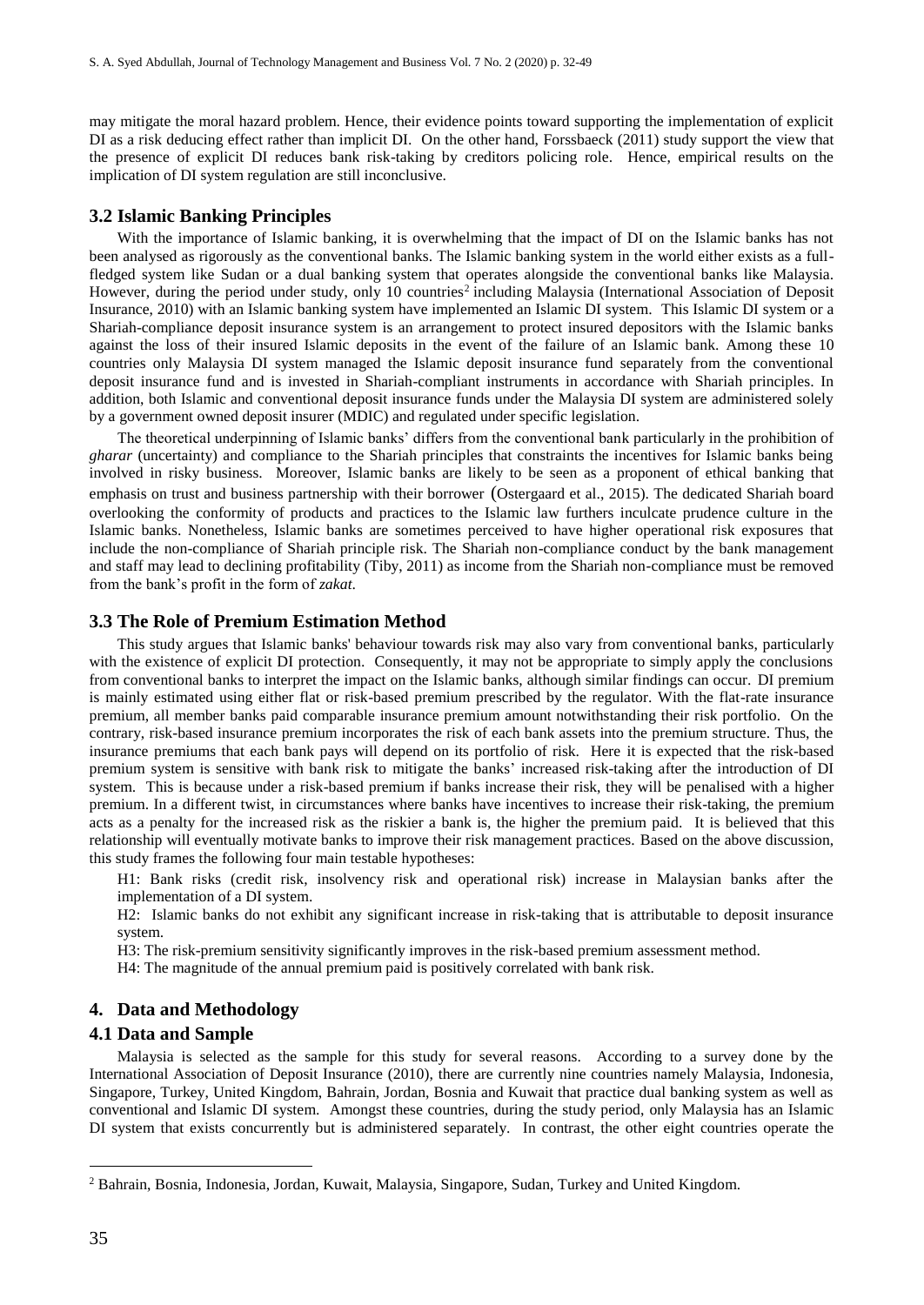Islamic DI together with the conventional fund while the Malaysian model manages their Islamic DI fund in accordance with Shariah principles that is separated from the conventional DI fund. Moreover, the Malaysian Islamic financial sector is the most advanced among the countries that have a dual banking system and ranks higher in terms of Islamic banking assets. An important reform on the DI premium has also taken place in Malaysia where the risk-based premium replaced the flat-rate premium. Therefore, this allows this study to investigate the efficacy of DI policy in reducing bank risk in Malaysian market where Islamic and conventional banking co-exist. Hence, the selection of Malaysia as a sample for this study is justified.

Further, among the studies examining bank-level data, none had investigated the impact of DI on Islamic banks. Although Indonesia also operates a dual banking system, the study by Hadad et al. (2011) excludes Islamic banks. More than 30 years ago, Malaysia was among the pioneers to develop an Islamic banking system with compatible Islamic principles that operate alongside the conventional system. The DI system in Malaysia covers both the conventional and Islamic banks with the DI fund being administered separately. Given this unique feature in Malaysia, a study using Malaysia as a country-specific sample for developing countries could not only provide in-depth analysis as opposed to the broad comparative cross-country studies but also compare and contrast the impact of DI on the conventional as well as Islamic banks. This unique difference for Malaysia appears to justify the expected different findings in the Malaysian context and adds to the Islamic banking literature.

Bank-level data are retrieved from BankScope database, developed by Bureau Van Dijk to construct a sample of an annual, balance and unbalanced panel from 2002 to 2010 of the Malaysian banks. However, the data was crossed verified from annual reports published by the banks. For the conventional bank balance sheet information, data for the period 2002-2010 are obtained exclusively from BankScope. However, for the Islamic bank, both the annual report and BankScope are used to gather the data due to limited data availability in the BankScope. Most of the Islamic banks in Malaysia became stand-alone subsidiaries after 2005 and 2008, apart from the two local stand-alone Islamic banks namely Bank Islam Malaysia Bhd and Bank Muamalat Berhad. Prior to that, these Islamic banks operated under the Islamic banking window of the conventional banks and their balance sheet information was reported in the notes to the balance sheet of the conventional banks.

The yearly data of 22 conventional banks and 18 Islamic banks were obtained which covers all the mandatory member banks under the DI system from 2002 to 2010. Hence, the sample consists of 9 years and covers before and after the period of DI system implementation. The panel is balanced for the conventional banks but is unbalanced for the Islamic banks due to the emergence of foreign Islamic bank after the year 2005. Overall, the panel is unbalanced for the full sample. This unbalance sample will lessen the self-selection bias of the banks in the study sample. Conventional banks are those licensed under the Banking and Financial Institutions Act (BAFIA) 1989, while the Islamic banks are those licensed under the Islamic banking Act 1983. To maintain the homogenous set of samples, only the mandatory members of the DI that is the banks licensed under BAFIA 1989 and the Islamic Banking Act 1983 were included. The investment banks and five deposit-taking institutions (both are not mandatory members) were excluded to reflect only the mandated members of the DI protection system.

The annual premium paid by the banks was estimated by the author based on MDIC methodology as it allows for the computation of the premium paid by conventional banks and Islamic banks. In determining the selection of data to estimate the annual premium, experts from MDIC were consulted. These experts verified that the annual premium estimated is relatively consistent with the actual figures.

Detailed formula is described in the MDIC guideline<sup>3</sup> accessible from MDIC website. Malaysia started with the flat-rate premium of 0.06% in the first two years of the DI period before shifting to a risk-based premium in the year 2008 until today. Under the risk-based premium method, each member bank annual premium is calculated differently according to their individual risk categories. Member banks with high risk will fall under the high-risk category while lower-risk banks will fall under the low-risk category. However, the annual insurance premium is not priced to risk like the insurance industry but it is calculated based on the risk category that depends on the risk profile of individual banks

## **4.2 Dynamic Panel Data Methodology**

 $\overline{a}$ 

This study uses a dynamic panel data methodology because it captures the dynamic nature of bank risk taking that varies over time and the time-invariant variables like the dual banking system (conventional and Islamic banks) and ownership are important to be included and appropriate for the study model than a static panel that estimates using either fixed effect and/or the random effect models. Further, the random effect model can allow the estimation of timeinvariant bank characteristic, however, at the cost of error term correlated with the variables in the model (Greene, 2012). As suggested by Baltagi (2005), this study uses dynamic panel and instrumental variables (that is the lagged explanatory variables) to address the correlation problem between the variables and error term. Specifically, the study

 $3$  The banks' annual premium is estimated based on the Guidelines on Total Insured Deposits with maximum deposit coverage of RM60,000, Guidelines on the Differential Premium System and Guidelines for Deposit Insurance Coverage for Deposits issued by Malaysian Deposit Insurance Corporation.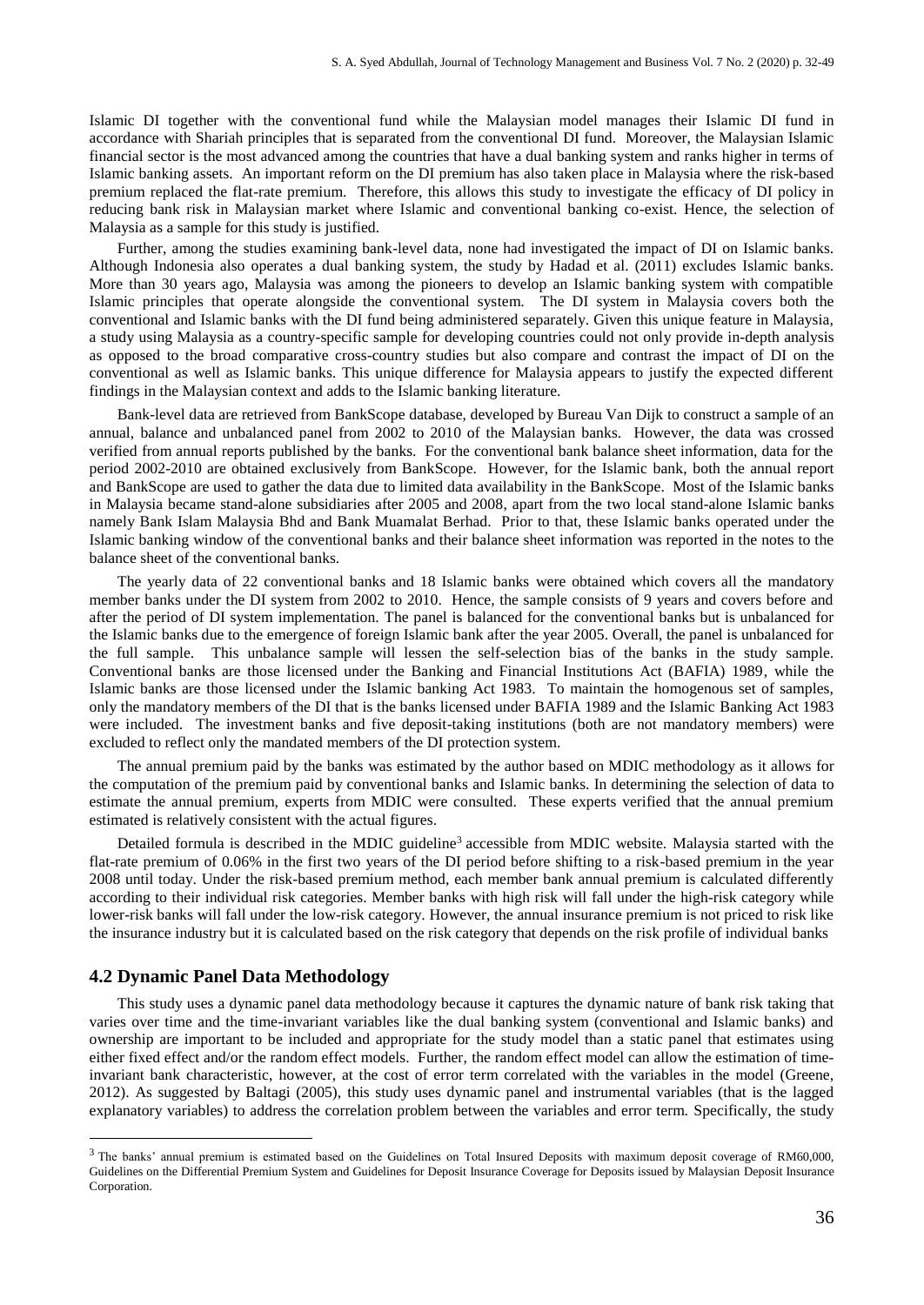follows the System Generalized Method of Moments (GMM) estimator of Arellano & Bover (1995) and Blundell & Bond (1998) to better estimate the dynamic relationship between bank risk and DI system. More particularly, the twostep system GMM is applied to attain perfect estimators whereby one equation is indifference and the other is in levels. The two-step system GMM is ideal in this study where the number of period is small and cross-sections is large; dependant variable is persistent (dynamic); explanatory variables are not exogenous (they may correlate with error term); there are heteroscedasticity; and time-invariant individual fixed effect as well as autocorrelation within individuals, which are more common in bank-level data. With regards to time-invariant variables, the system eliminates the effect of time-invariant variables but estimates in first difference. Hence, it adjusts the biases of the time-invariant estimates while the moment condition ensures no correlation between the unobservable effect / timeinvariant effect/instrument variables. All in all, the System GMM estimation is appropriate for this study as the method works by combining the set of moment conditions for the first difference equation and level equation and run the regression simultaneously.

The post-estimation test (Wald test, Sargan test and Arellano-Bond) is done to ensure that the GMM estimator is appropriate for this study. Wald statistic test is used to ensure the goodness of fit for all the regressions in the System GMM models while Sargan test specifies that the instruments introduced in the model is acceptable. The Arellano-Bond tests such as  $AR(1)$  and  $AR(2)<sup>4</sup>$  indicate that the estimates are consistent as there is no second-order serial correlation.

## **4.3 Dependent and Explanatory Variables**

In the literature, the commonly used risk measure is the accounting-based measures of risk (accounting ratios). Previous studies indicate that the accounting-based risk measures explain a substantial portion of the market-based risk (see for example, Agusman, Monroe, Gasbarro & Zumwalt, 2008). This amongst others includes non-performing loans, z-score (Hadad et al., 2011) and the credit quality of bank loans (Ioannidou & Penas, 2010). Given that there is only one listed Islamic bank in our sample, the market measures of risk are not considered in our study. Following previous studies related to bank risks, this study uses credit risk; NPLASSET (the ratio of non-performing loan/financing over bank assets), insolvency risk; ZSCORE and operational risk in the form of OVERHEADTA (the ratio of overhead expenses to bank assets).

Consistent with Ioannidou & Penas (2010) and Chernykh & Cole (2011), the study uses a DI period dummy variable (POSTDI) as the key explanatory variable. The dummy variable takes value one if a given observation falls from 2002-2005 (before the introduction of DI system) and zero otherwise (2006-2010 ie. after the introduction of DI system). This study also uses two other explanatory variables which are the estimated banks' annual premium (PREMIUM) and an interaction term PREMIUM\*RISKBASED. The RISKBASED is a dummy variable that takes the value one if the premium system is a risk-based premium (over the period 2008-2010) and zero if the premium system is a flat-rate premium (over the period 2006-2007). The author estimates the annual premium paid by the banks; PREMIUM to examine whether the magnitude of the annual premium paid is positively correlated with the banks' risk. Consistent with the moral hazard argument, a negative sign is expected for ZSCORE and a positive sign for NPLASSET and OVERHEADTA. The risk-premium sensitivity in the risk-based DI system (PREMIUM\*RISKBASED) is expected to significantly improve and the magnitude of the annual premium paid (PREMIUM) is expected to be positively correlated with bank risk.

This study includes control variables for bank size (LOG\_ASSET), ownership (FOREIGN-foreign versus local banks), risk variables (NPLTA/OVERHEADTA) and regulatory pressure, i.e., risk-weighted capital ratio (RWCR) that are commonly used in the literature. The inclusion of the risk variables NPLTA and OVERHEADTA are to control for bank risk taking behaviour. The study also controls the credit risk measure (NPLTA) as one of the control variables to redress the impact of DI on operational risk, while OVERHEADTA is controlled in the estimates for credit risk and insolvency risk (financial risk). Regulatory pressure (RWCR) on bank's capital is the primary cushion against adverse changes in the bank's asset quality and earnings. In order to control for the sensitivity of size on the estimated insurance premium, the study interacted the DI annual premium with bank size. There is no specific sign is expected for the control variables. Similar to Chernykh  $\&$  Cole (2011), this study uses year dummy variables to control for general macroeconomics condition such as inflation, household income, economic growth etc. and seasonality effects apart from the presence of explicit DI system. As there are nine years in the sample period, the research will have eight-time dummies.

#### **4.4 Empirical Models**

Following the work of Chernykh & Cole (2011) as discussed in the earlier sections, this study tests the following general model, allowing for the aforementioned theoretical consideration:

 $\overline{a}$ 

 $4$  AR(1) and AR(2) test the presence of autocorrelation at first and second difference.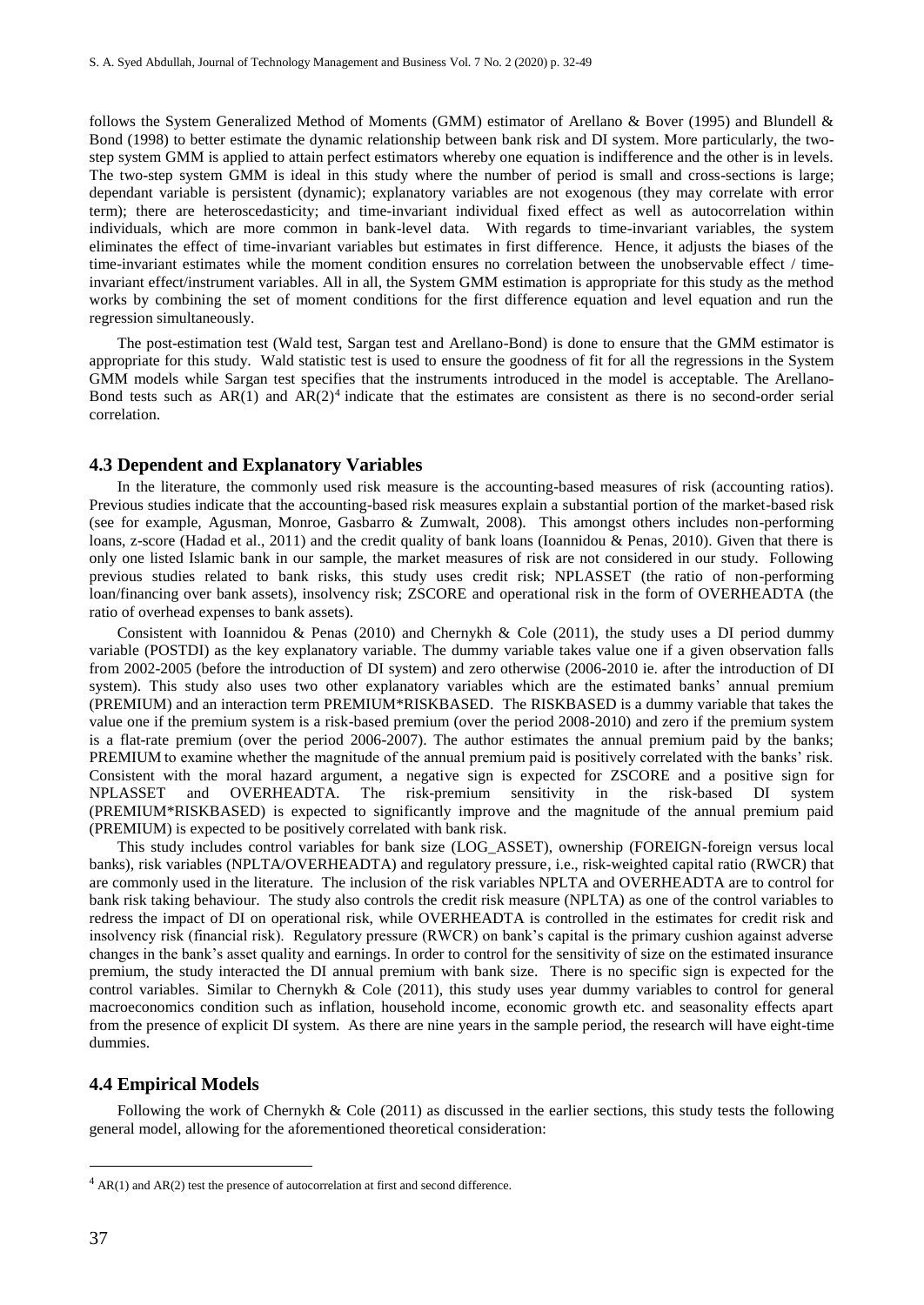Bank Risk<sub>i,t(Full)</sub> = 
$$
\gamma_{Risk it-1} + \beta_0 + \beta_1 POSTDI_{i,t} + \beta_jCONTROL_{i,t} + error_{i,t}
$$
 (1)  
Bank Risk<sub>i,t(PostDD</sub>) =  $\gamma_{Risk it-1} + \beta_0 + \beta_1 PREMIUM_{i,t} + \beta_2RISKBASED_{i,t} + \beta_3PREMIUM*RISKBASED_{i,t} + \beta_j CONTROL_{i,t} + error_{i,t}$  (2)

This study runs three separate sets of regression for the two above models using three measurements for bank risk, namely credit risk (NPLTA), insolvency risk (ZSCORE) and operational risk (OVERHEADTA). Credit risk, insolvency risk and operational risk are present in the banks when the POSTDI shows a negative sign ZSCORE and a positive sign for NPLTA and OVERHEADTA. The NPLTA is controlled when estimating for operational risk.

On the other hand, the risk-based premium (PREMIUM and PREMIUM\*RISKBASED) shall act as a deterrent for higher risk-taking if the coefficients are significant and positively correlated with bank risk.

## **5. Result**

## **5.1 Descriptive Statistics**

Table 2 reports the descriptive statistics. This study sample consists of 345 bank years of observation. In a dual banking system, the majority of the sample is from the conventional banks (57%) while the remaining is the Islamic banks (43%). By ownership, 51% are local banks, and 49% are foreign banks. The foreign-owned banks are the majority (60%) observation in the conventional banks while local Islamic banks (60%) are the majority in the Islamic bank observations.

| Variables                                  | N (bank years) | Mean                     | Median         | Std. dev                 | Min              |
|--------------------------------------------|----------------|--------------------------|----------------|--------------------------|------------------|
| <b>Panel A: Full Sample</b>                |                |                          |                |                          |                  |
| <b>NPLASSET</b>                            | 343            | 3.05                     | 1.92           | 3.54                     | $\Omega$         |
| <b>ZSCORE</b>                              | 345            | 29.99                    | 19.58          | 30.75                    | $-26.14$         |
| <b>OVERHEADTA</b>                          | 345            | 1.28                     | 1.24           | 1.67                     | 0.03             |
| POSTDI (Dummy)                             | 345            | ÷,                       | $\mathbf{1}$   | $\overline{\phantom{a}}$ | $\mathbf{0}$     |
| <b>PREMIUM</b><br>(RM)                     | 200            | 2.42                     | 0.46           | 4.24                     | 0.25             |
| million)                                   |                |                          |                |                          |                  |
| <b>RISKBASED</b>                           | 200            |                          | $\mathbf{1}$   |                          | $\overline{0}$   |
| (Dummy)                                    |                |                          |                |                          |                  |
| SIZE (RM million)                          | 345            | 26.943.77                | 9369.6         | 42833.29                 | 93.06            |
| <b>RWCR</b>                                | 345            | 24.61                    | 14.44          | 29.36                    | $-2.84$          |
| <b>FOREIGN</b>                             | 345            |                          | $\overline{0}$ |                          | $\boldsymbol{0}$ |
|                                            |                |                          |                |                          |                  |
| Panel B: Conventional versus Islamic banks |                |                          |                |                          |                  |
| <b>Conventional banks</b>                  |                |                          |                |                          |                  |
| <b>NPLASSET</b>                            | 196            | 3.49                     | 2.34           | 3.85                     | 0.006            |
| <b>ZSCORE</b>                              | 198            | 37.82                    | 23.67          | 34.80                    | $-26.14$         |
| <b>OVERHEADTA</b>                          | 198            | 1.32                     | 1.32           | 0.45                     | 0.22             |
| POSTDI (Dummy)                             | 198            | ÷,                       | 1              | $\bar{\phantom{a}}$      | $\Omega$         |
| PREMIUM(RM                                 | 110            | 3.82                     | 2.10           | 5.23                     | 0.25             |
| million)                                   |                |                          |                |                          |                  |
| <b>RISKBASED</b>                           | 110            |                          | $\mathbf{1}$   |                          | $\Omega$         |
| (Dummy)                                    |                |                          |                |                          |                  |
| SIZE(RM million)                           | 198            | 41082.41                 | 27664.95       | 50368.57                 | 516.5            |
| <b>RWCR</b>                                | 198            | 25.74                    | 14.35          | 28.82                    | 9.16             |
| <b>FOREIGN</b>                             | 198            | $\overline{\phantom{0}}$ | $\mathbf{1}$   | $\overline{\phantom{a}}$ | $\mathbf{0}$     |
|                                            |                |                          |                |                          |                  |
| <b>Islamic banks</b>                       |                |                          |                |                          |                  |
| <b>NPLASSET</b>                            | 147            | 2.47                     | 1.18           | 3.01                     | $\Omega$         |
| <b>ZSCORE</b>                              | 147            | 19.44                    | 16.12          | 19.97                    | $-15.46$         |

#### **Table 2 - Descriptive Statistics**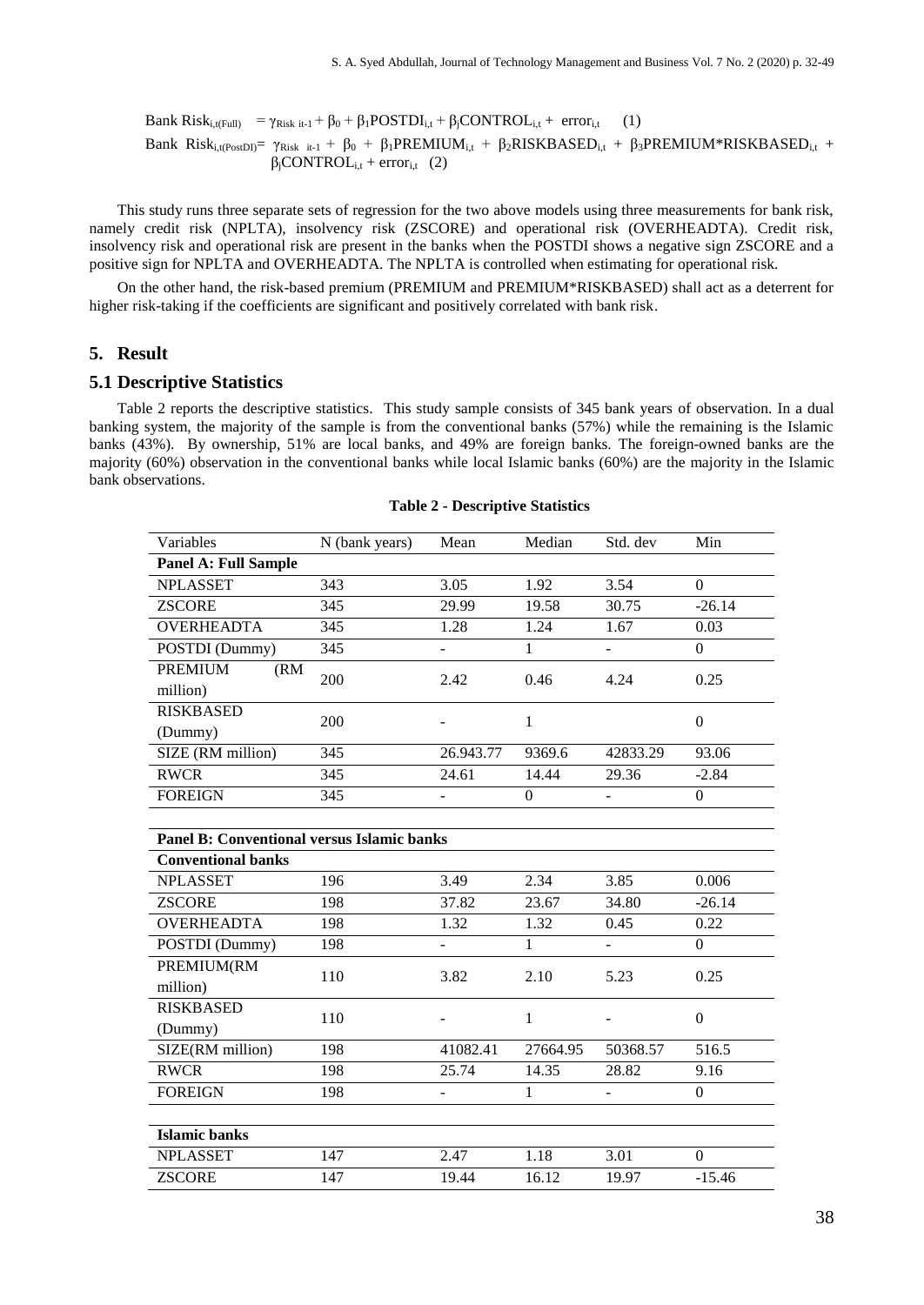| <b>OVERHEADTA</b> | 147 | 1.24    | 0.91     | 2.51    | 0.03     |  |
|-------------------|-----|---------|----------|---------|----------|--|
| POSTDI(Dummy)     | 147 |         |          | ۰       | $\theta$ |  |
| PREMIUM(RM        | 90  | 0.70    | 0.27     | 1.09    | 0.25     |  |
| million)          |     |         |          |         |          |  |
| <b>RISKBASED</b>  | 90  |         |          |         | 0        |  |
| (Dummy)           |     |         |          |         |          |  |
| SIZE(RM billion)  | 147 | 7899.90 | 5373.31  | 7993.16 | 93.06    |  |
| <b>RWCR</b>       | 147 | 22.93   | 14.5     | 30.06   | $-2.84$  |  |
| FOREIGN(Dummy)    | 147 |         | $\Omega$ |         | $\Omega$ |  |
|                   |     |         |          |         |          |  |

This table presents summary statistics of the raw variables included in this study. The study uses annual observations of Malaysian conventional and Islamic banks over the period 2002-2010. The dependant variables include: NPLASSET is the ratio of non-performing loans to bank asset, a proxy for credit risk; ZSCORE is a proxy for insolvency risk; and OVERHEADTA is the ratio of overhead expenses to bank assets, a proxy for operational risk. The independant variable include POSTDI a dummy variable that is equal to one after the introduction of deposit insurance (2006-2010) and zero otherwise; and PREMIUM is the premium amount paid by banks for the deposit insurance coverage. SIZE, RWCR (risk-weighted capital ratio) and FOREIGN (1=foreign banks; 0=local banks) are controlled for.

In the full sample, the dependant variables; NLPASSET, ZSCORE and OVERHEADTA have a mean of 3.05%, 447.63% and 1.28% respectively. It appears that there is not much difference in the dependant variables between the Islamic and the conventional banks. In general, the RWCR of Malaysian banks are on average, 24.61%. This is significantly more than the minimum requirement of 8% (Basel II) and 10.5% (Basel III). The RWCR indicates that Malaysian banks have sufficient capital buffer. The median bank has RM9.37 billion of total assets. An average Islamic bank is relatively smaller (RM7.89 billion) than an average conventional bank (RM41.08 billion).

Malaysian banks, on average, paid an annual premium of RM3.82 million with a median of RM0.46 million. This amount is minimal, which accounted for approximately less than 1% of the banks' profit. The minimum annual premium paid by the conventional banks and Islamic banks is RM0.25 million as required by the MDIC Act. The MDIC's experts confirmed that the DI premium estimated by the author is relatively consistent with the actual figures. The risk-based premium system is implemented in 2008 until today. Under a risk-based premium, each member bank annual premium is calculated differently according to their risk categories. However, the banks are subject to a minimum annual risk premium of RM0.25 million. The annual premium median for Islamic banks is RM0.27 million while the median for conventional banks is RM2.1 million.

## **5.2 Correlation Structure**

The Pearson correlation coefficient is reported in Table 3. Although the correlation coefficients are low but some of the correlations are statistically significant. There is a strong and very significant correlation (70%) between PREMIUM and SIZE. To ensure that there is no multicollinearity problem in the data, this study performs the variance inflation test (VIF). The VIF test suggests that there is no multicollinearity problem as the VIFs of the regression are below 10.

## **5.3 Regression Results**

This study employs the System GMM estimator to test the four hypotheses using the two general models as described in Section 4.4. The author prefers System GMM against difference GMM mainly due to limited number of observations. Difference GMM significantly reduces the time-series observations. All regressions in these models satisfy the requirement of the System GMM. The post-estimation test conducted to check the appropriateness of the model is the Wald, Sargan and Arellano-Bond tests. From the post-estimation test reported for each regression, the System GMM is significant (Wald test) and consistent as there is no second-order serial correlation and the instruments introduced in the model is acceptable (Sargan test).

|              | A        |  | н |  | н |  |
|--------------|----------|--|---|--|---|--|
| NPLASSET (A) |          |  |   |  |   |  |
| ZSCORE (B)   | $-0.001$ |  |   |  |   |  |

#### **Table 3 - Correlation Matrix**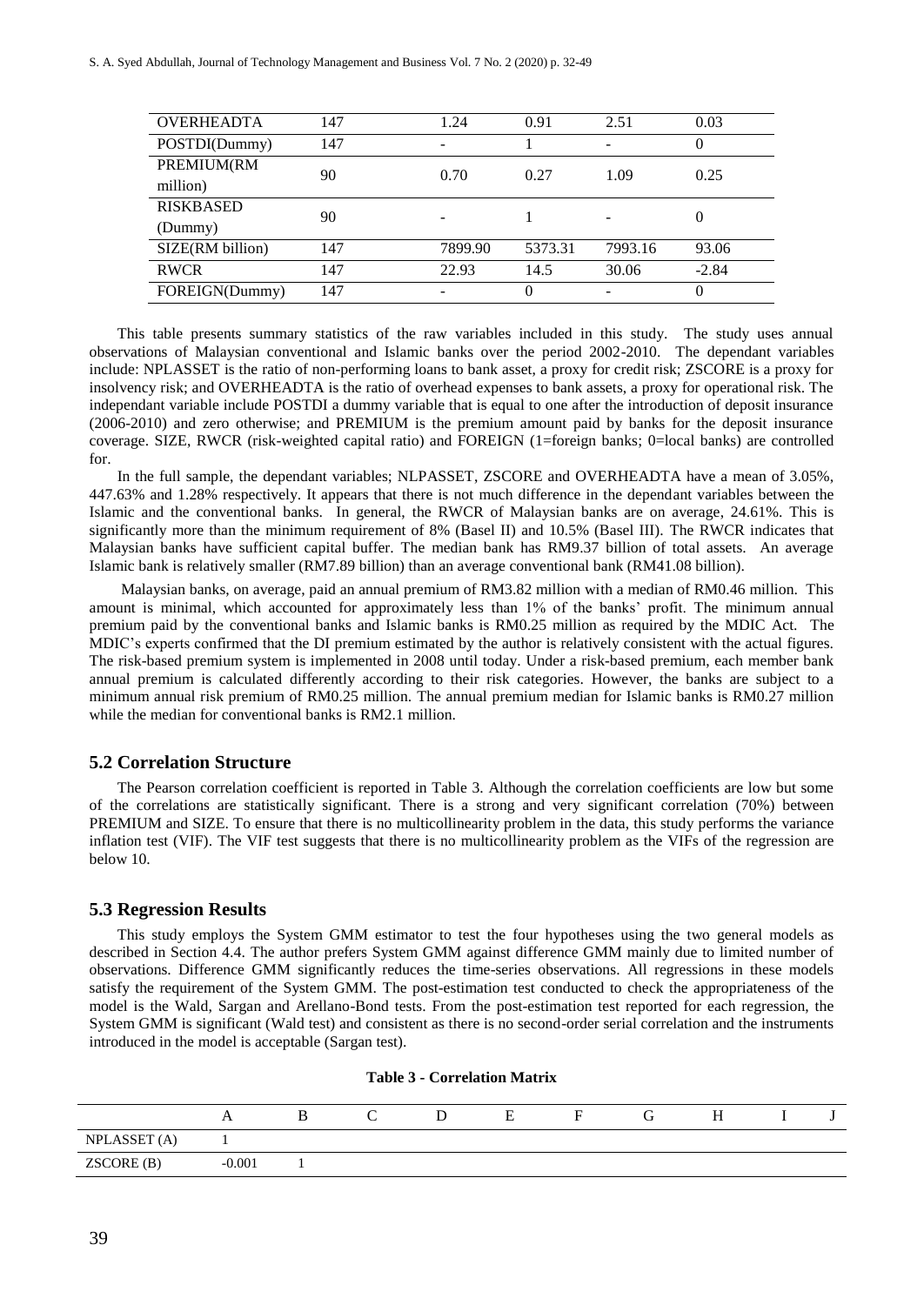| OVERHEADTA (C)              | 0.036       | $-0.077$   |            |                          |            |            |            |            |       |              |
|-----------------------------|-------------|------------|------------|--------------------------|------------|------------|------------|------------|-------|--------------|
| POSTDI(D)                   | $-0.337***$ | $-0.007$   | 0.085      |                          |            |            |            |            |       |              |
| <b>FOREIGN</b> (E)          | $-0.363***$ | 0.011      | 0.055      | 0.0238                   | 1          |            |            |            |       |              |
| <b>BANKINGSYSTEM</b><br>(F) | $0.1421***$ | 0.056      | 0.025      | $-0.058$                 | 0.234      | 1          |            |            |       |              |
| RWCR(G)                     | $-0.179***$ | $-0.006$   | $0.299***$ | $-0.058$                 | $0.335***$ | 0.047      | 1          |            |       |              |
| SIZE(H)                     | $0.248***$  | 0.031      | $-0.001$   | $0.214***$               | $0.427***$ | $0.415***$ | $0.511***$ |            |       |              |
| <b>RISKBASED</b> (I)        | $-0.1580**$ | $-0.164**$ | $-0.056$   |                          | $-0.000$   | 0.000      | $-0.143**$ | 0.106      |       |              |
| PREMIUM (J)                 | $0.224***$  | $0.262***$ | $-0.015$   | $\overline{\phantom{a}}$ | $0.416***$ | $0.367***$ | $0.193***$ | $0.708***$ | 0.033 | $\mathbf{1}$ |

This table presents the correlations between the variables included in this study. The study uses annual observations of Malaysian conventional and Islamic banks over the period 2002-2010. The dependant variable is NPLASSET; a proxy for credit risk (the ratio of non-performing loan/financing to bank assets), ZSCORE; a proxy for insolvency risk is calculated by the author following Boyd et al.(2006) but with two years moving windows and OVERHEADTA; a proxy for operational risk(the ratio of overhead to total assets). The independant variables dummy variables are POSTDI (1=PostDI and 0=otherwise), RISKBASED (1=risk based premium and 0=flat rate premium) and PREMIUM which is calculated with modification by the author based on the MDIC Guidelines. The rest of the variables (FOREIGN, RWCR, SIZE, BANKINGSYSTEM) are controlled for in the model.

#### **5.3.1 What Can We Learn on Bank Risk After the Implementation of Deposit Insurance? (Hypothesis 1)**

Table 4 reports the regression results that examine bank risk-taking for all banks after the implementation of a DI system in dual banking with both Islamic and conventional banks. From the result, it can be seen that credit risk decreases while insolvency risk and operational risk increase after the introduction of DI system in a dual banking system. This result suggests that banks increase their risk through insolvency risk and operational risk after the introduction of DI as shown by the negative and significant sign of ZSCORE and the positive and significant sign of OVERHEADTA. Hence, in a dual banking system like Malaysia, the banks are also subjected to the moral hazard problem by increasing risk as the DI system alters the willingness for the banks to assume greater risk. The results support Hypothesis 1.

|                                     | Dependant variable (Expected sign with POSTDI) |                   |                     |  |  |  |  |  |
|-------------------------------------|------------------------------------------------|-------------------|---------------------|--|--|--|--|--|
| <b>All Banks</b><br>(Conventional & | $NPLASSET (+)$                                 | <b>ZSCORE (-)</b> | OVERHEADTA<br>$(+)$ |  |  |  |  |  |
| Islamic banks)                      | <b>Model 1</b>                                 | <b>Model 2</b>    | <b>Model 3</b>      |  |  |  |  |  |
|                                     | 8.779***                                       | $-89.986***$      | 0.043               |  |  |  |  |  |
| Constant                            | (1.367)                                        | (14.323)          | (0.114)             |  |  |  |  |  |
|                                     | $0.669***$                                     | $0.197***$        | $0.106***$          |  |  |  |  |  |
| $Risk_{i,t-1}$                      | (0.007)                                        | (0.017)           | (0.002)             |  |  |  |  |  |
|                                     | $-0.335***$                                    | $-14.482***$      | $0.252***$          |  |  |  |  |  |
| <b>POSTDI</b>                       | (0.075)                                        | (1.931)           | (0.049)             |  |  |  |  |  |
| <b>FOREIGN</b>                      | $-0.796**$                                     | 36.511***         | $0.478***$          |  |  |  |  |  |
|                                     | (0.374)                                        | (5.551)           | (0.074)             |  |  |  |  |  |
| <b>BANKING</b>                      | 0.103                                          | $-6.119***$       | $-0.484***$         |  |  |  |  |  |
| <b>SYSTEM</b>                       | (0.139)                                        | (3.776)           | (0.089)             |  |  |  |  |  |
| <b>RWCR</b>                         | $-0.014***$                                    | $-0.026***$       | $-9.46e-06$         |  |  |  |  |  |
|                                     | (0.002)                                        | (0.041)           | (0.001)             |  |  |  |  |  |
|                                     | $-0.735***$                                    | $1.612***$        | $0.092***$          |  |  |  |  |  |
| LOG_ASSET                           | (0.131)                                        | (9.944)           | (0.013)             |  |  |  |  |  |

## **Table 4 - Regression Results: Effects of the Introduction of Deposit Insurance on the Bank Risk Taking by Malaysian Banks**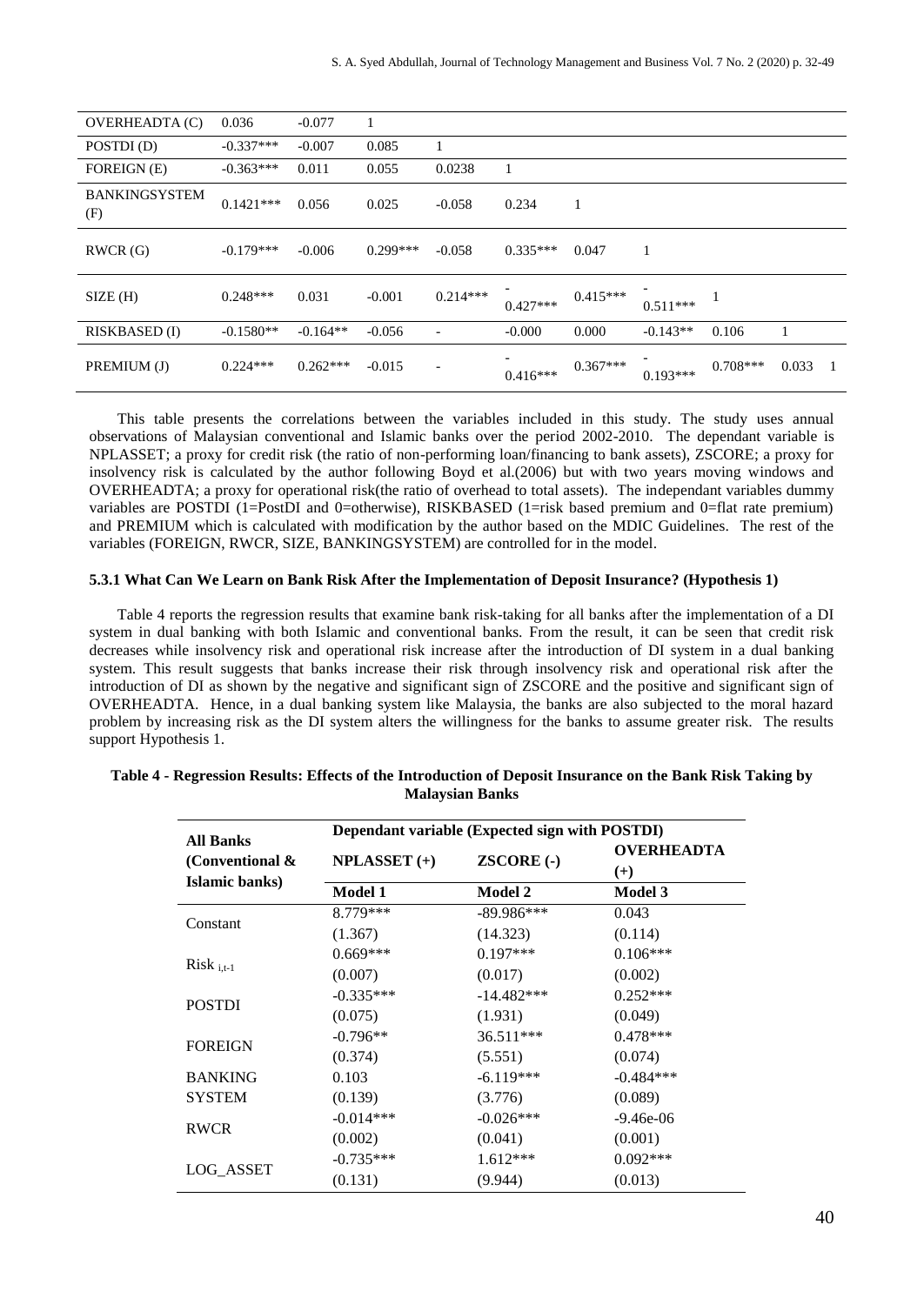S. A. Syed Abdullah, Journal of Technology Management and Business Vol. 7 No. 2 (2020) p. 32-49

| <b>OVERHEADTA</b>  | $-0.133***$          | 9.387***            |                     |
|--------------------|----------------------|---------------------|---------------------|
|                    | (0.035)              | (1.119)             |                     |
|                    |                      |                     | $0.047***$          |
| <b>NPLASSET</b>    |                      |                     | (0.005)             |
| Time dummies       |                      |                     |                     |
| (years)            | Yes                  | Yes                 | Yes                 |
|                    | $Chi2(13)=434947.60$ | $Chi2(13)=26903.85$ | $Chi2(13)=46918.02$ |
| Wald test          | $(0.0000)$ ***       | $(0.0000)$ ***      | $(0.0000)$ ***      |
|                    | $Chi2(32)=37.916$    | $Chi2(32)=25.797$   | $Chi2(32)=28.046$   |
| Sargan test        | (0.2175)             | (0.7725)            | (0.6671)            |
| Arrelano-Bond test | $N(0,1)=-1.8256$     | $N(0,1)=2.401$      | $N(0,1)=2.7544$     |
| for $AR(1)$        | $(0.0679)*$          | $(0.0164)$ *        | $(0.0059)$ ***      |
| Arrelano-Bond test | $N(0,1)=0.7884$      | $N(0,1)=0.7321$     | $N(0,1)=0.2699$     |
| for $AR(2)$        | (0.4304)             | (0.4641)            | (0.7872)            |
| N                  | 303                  | 305                 | 304                 |
|                    |                      |                     |                     |

This table presents the results from the two-step System Generalized Method of Moments estimations using STATA. The coefficients and standard errors (in parentheses). The Wald, Sargan and Arellano-Bond tests are the postestimation test to check the appropriateness of the model (in parentheses is the p-value). From this table, the System GMM is significant (Wald test) and consistent as there is no second order serial correlation and the instruments introduced in the model is acceptable (Sargan test). The estimation uses unbalanced annual panel observations of conventional banks and Islamic banks in Malaysia over the period 2002-2010. The dependant variable is NPLASSET (the ratio of non-performing loan/financing to bank assets), ZSCORE calculated by the author following Boyd et al.(2006) but with two years moving windows and OVERHEADTA(the ratio of overhead to total assets). The independant variable is the dummy variable POSTDI(1=PostDI and 0=otherwise). The rest of the variables are controlled for in the model. \*, \*\*and \*\*\* indicates significant at the 10%, 5% and 1% level respectively.

#### **5.3.2 What Can We Learn on Bank Risk of Islamic vis a vis Conventional Bank? (Hypothesis 2)**

The BANKING SYSTEM variable suggests that there is a significant difference in the bank risk for the conventional and Islamic banks as both of the coefficients for ZSCORE and OVERHEADTA are significant.

The study runs a separate regression to compare the bank risk after the introduction of DI for the conventional and Islamic banks. The primary variable of interest is still the POSTDI. If the conventional banks or the Islamic banks increase their bank risk through insolvency risk and operational risk, a negative and positive sign is expected for ZSCORE and OVERHEADTA, respectively. As the sample split into two (conventional and Islamic banks), this study runs separate regressions for the Islamic and conventional banks to explore the impact of DI on bank risks for the conventional banks and Islamic banks.

The results, as shown in Table 5, indicates that there is a significant bank risk increase through insolvency risk and operational risk in the conventional banks after the introduction of DI system. Again, the result is consistent with the moral hazard hypothesis that banks have the incentives to increase their risk as they know that the insurance protection will provide a buffer for the downside risk. This study provides strong evidence that operational risk increases in conventional banks after the introduction of DI. Interestingly, this is not the case for Islamic banks. Table 6 suggests that the moral hazard problem is not present in the Islamic banks. The POSTDI coefficients are not statistically significant with all the three variables of bank risks ie. NPLASSET, ZSCORE and OVERHEADTA.

| <b>Conventional banks</b> | Dependant variable (Expected sign with POSTDI) |              |                       |  |  |  |  |
|---------------------------|------------------------------------------------|--------------|-----------------------|--|--|--|--|
|                           | $NPLASSET (+)$                                 | $ZSCORE$ (-) | <b>OVERHEADTA</b> (+) |  |  |  |  |
|                           | Model 4                                        | Model 5      | Model 6               |  |  |  |  |
| Constant                  | 4.175                                          | $-130.107$   | $7.674***$            |  |  |  |  |
|                           | (5.848)                                        | (51.682)     | (0.877)               |  |  |  |  |
| $Risk_{i.t-1}$            | $0.792***$                                     | $-0.471***$  | $0.249**$             |  |  |  |  |
|                           | (0.115)                                        | (0.133)      | (0.104)               |  |  |  |  |

## **Table 5 - Regression Results: Effects of the Introduction of Deposit Insurance on the Bank Risk Taking by Conventional Banks**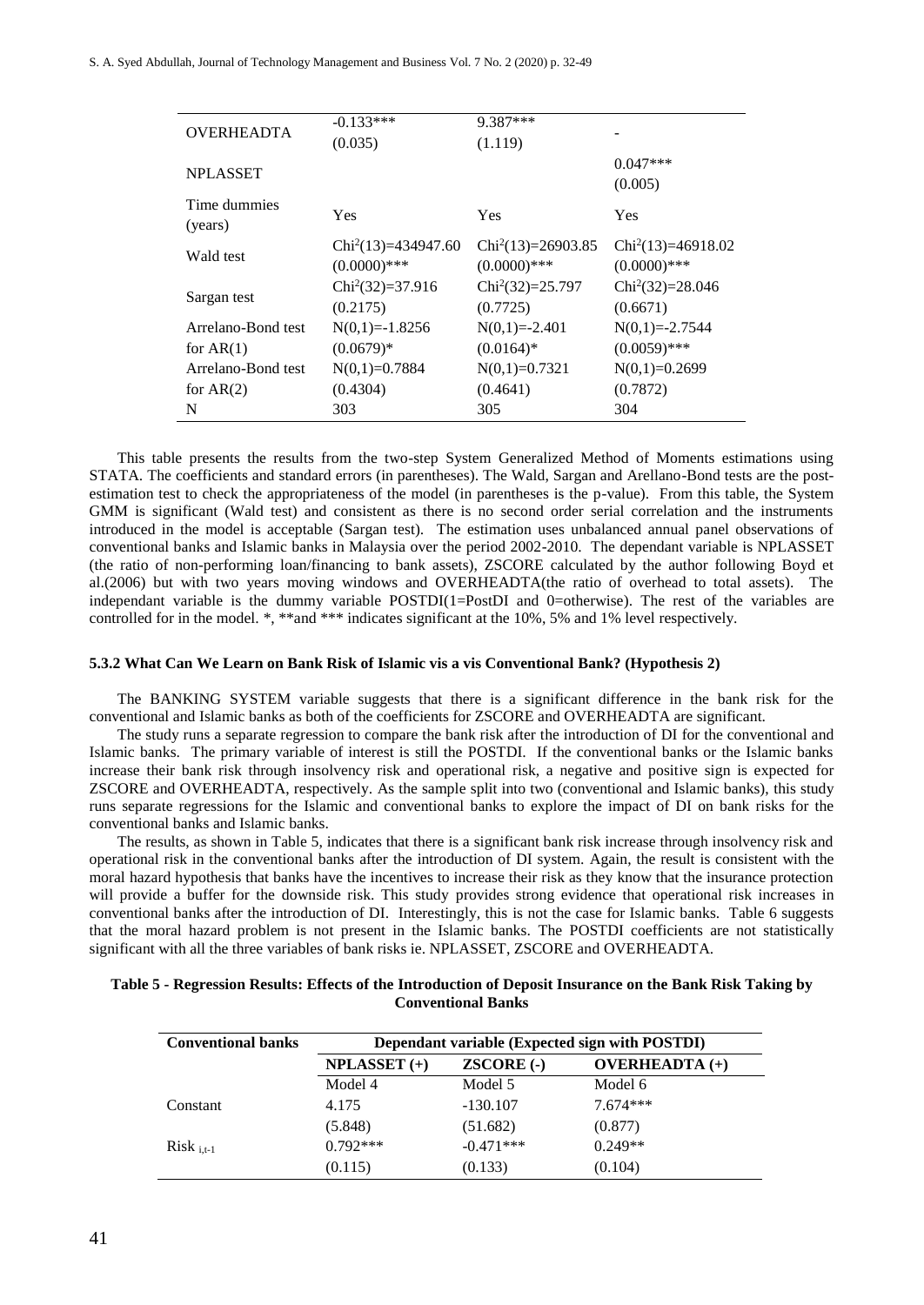| <b>POSTDI</b>          | 1.432               | $-13.684**$        | $0.256***$         |
|------------------------|---------------------|--------------------|--------------------|
|                        |                     |                    |                    |
|                        | (1.423)             | (4.359)            | (0.071)            |
| <b>FOREIGN</b>         | $-1.344$            | 29.467**           | $-0.7467**$        |
|                        | (1.270)             | (11.728)           | (0.305)            |
| RWCR                   | $-0.002$            | 0.113              | $-0.003**$         |
|                        | (0.007)             | (0.112)            | (0.001)            |
| LOG_ASSET              | $-0.325$            | 12.350*            | $-0.616***$        |
|                        | (0.448)             | (6.672)            | (0.084)            |
| <b>OVERHEADTA</b>      | $-0.618**$          | 10.159             |                    |
|                        | (0.311)             | (19.439)           |                    |
| <b>NPLASSET</b>        |                     |                    | $-0.026*$          |
|                        |                     |                    | (0.013)            |
| Time dummies (years)   | Yes                 | Yes                | Yes                |
| Wald test              | $Chi2(12)=27311.37$ | $Chi2(12)=5122.76$ | $Chi2(12)=1329.86$ |
|                        | $(0.0000)$ ***      | $(0.0000)$ ***     | $(0.0000)$ ***     |
| Sargan test            | $Chi2(33)=8.673$    | $Chi2(33)=6.818$   | $Ch^2(33)=8.968$   |
|                        | (1.0000)            | (1.0000)           | (1.0000)           |
| Adjusted values        | (0.89)              | (0.89)             | (0.89)             |
| Arrelano-Bond test for | $N(0,1)=-1.4159$    | $N(0,1)=3.417$     | $N(0,1)=-1.9914$   |
| AR(1)                  | (0.1568)            | (0.0006)           | $(0.0464)$ **      |
| Arrelano-Bond test for | $N(0,1)=1.1325$     | $N(0,1)=0.228$     | $N(0,1)=1.1257$    |
| AR(2)                  | (0.2574)            | (0.8196)           | (0.2603)           |
| $\mathbf N$            | 174                 | 176                | 175                |

This table presents the results from the two-step System Generalized Method of Moments estimations using STATA. The coefficients and standard errors (in parentheses). The Wald, Sargan and Arellano-Bond tests are the postestimation test to check the appropriateness of the model (in parentheses is the p-value). Please note that "Adjusted values" under Sargan test are based on re-running the regression with combined lag instrumental variable method suggested by Roodman(2009). From this table, the System GMM is significant (Wald test) and consistent as there is no second order serial correlation and the instruments introduced in the model is acceptable (Sargan test). The estimation uses unbalanced annual panel observations of conventional banks in Malaysia over the period 2002-2010. The dependant variable is NPLASSET (the ratio of non-performing loan/financing to bank assets), ZSCORE calculated by the author following Boyd et al.(2006) but with two years moving windows and OVERHEADTA (the ratio of overhead to total assets). The independant variable is the dummy variable POSTDI (1=PostDI and 0=otherwise). The rest of the variables are controlled for in the model. \*, \*\*and \*\*\* indicates significant at the 10%, 5% and 1% level respectively.

| Table 6 - Regression Results: Effects of the Introduction of Deposit Insurance on the Bank Risk Taking by |  |  | <b>Islamic Banks</b> |  |                            |  |  |
|-----------------------------------------------------------------------------------------------------------|--|--|----------------------|--|----------------------------|--|--|
|                                                                                                           |  |  | __________________   |  | $\cdots$ $\cdots$ $\cdots$ |  |  |

| Islamic banks  | Dependant variable (Expected sign with POSTDI) |                   |                   |  |  |  |  |  |
|----------------|------------------------------------------------|-------------------|-------------------|--|--|--|--|--|
|                | $NPLASSET (+)$                                 | <b>ZSCORE (-)</b> | <b>OVERHEADTA</b> |  |  |  |  |  |
|                |                                                |                   | $(+)$             |  |  |  |  |  |
|                | <b>Model 7</b>                                 | <b>Model 8</b>    | <b>Model 9</b>    |  |  |  |  |  |
| Constant       | $7.727**$                                      | 21.969            | 0.222             |  |  |  |  |  |
|                | (1.367)                                        | (274.255)         | (2.943)           |  |  |  |  |  |
| $Risk_{i.t-1}$ | 0.212                                          | $-0.376$          | 0.122             |  |  |  |  |  |
|                | (0.514)                                        | (0.027)           | (0.089)           |  |  |  |  |  |
| <b>POSTDI</b>  | $-2.540$                                       | $-17.359$         | 0.210             |  |  |  |  |  |
|                | (2.111)                                        | (26.121)          | (0.242)           |  |  |  |  |  |
| <b>FOREIGN</b> | $-0.936$                                       | 245.002           | 1.476             |  |  |  |  |  |
|                | (9.393)                                        | (311.761)         | (1.432)           |  |  |  |  |  |
| <b>RWCR</b>    | 0.010                                          | 0.002             | $-0.003$          |  |  |  |  |  |
|                | (0.014)                                        | (0.246)           | (0.003)           |  |  |  |  |  |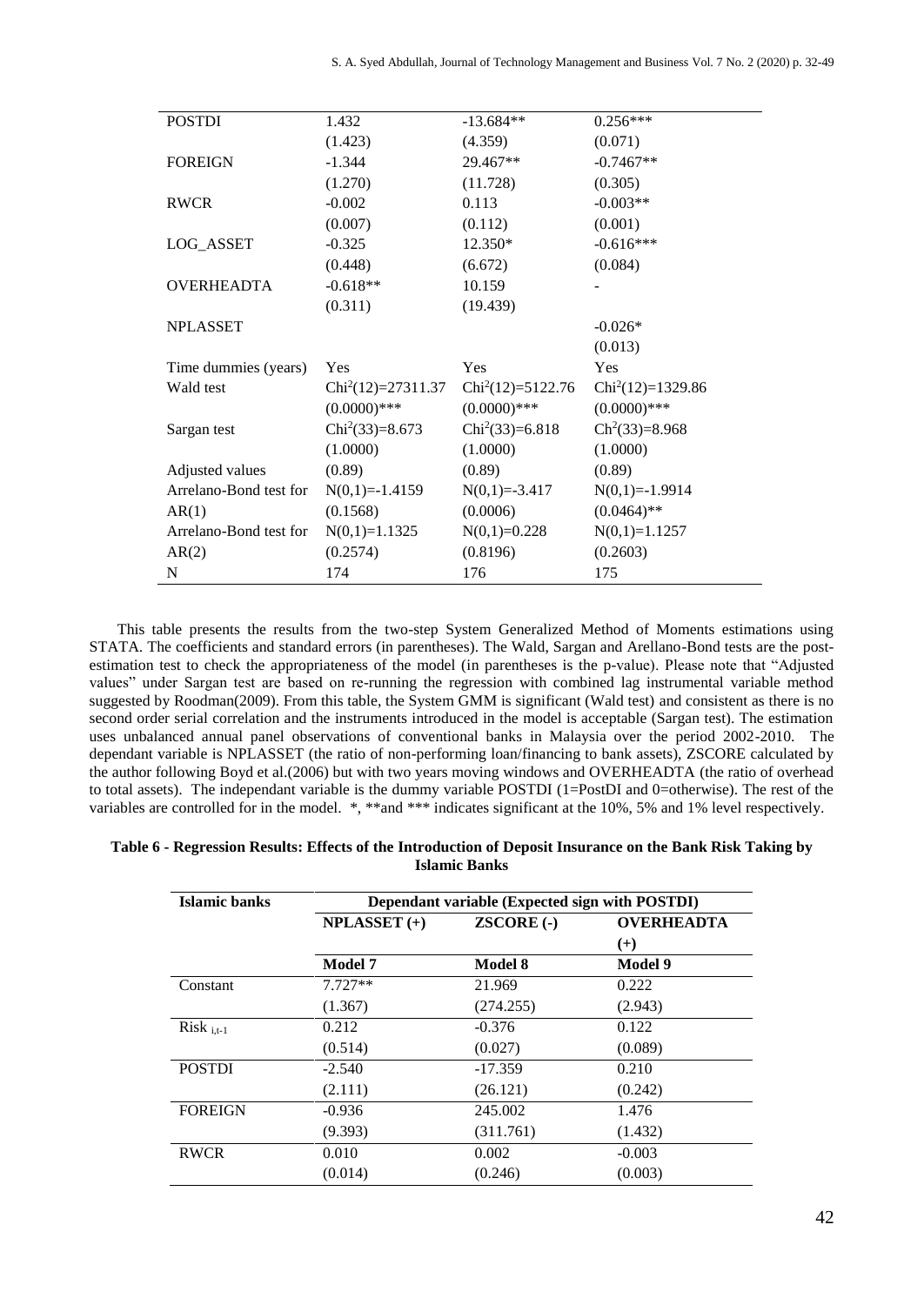| $-0.491$           | $-15.931**$       | $-0.012$         |
|--------------------|-------------------|------------------|
| (0.681)            | (20.469)          | (0.337)          |
| $-0.118$           | $-24.076$         |                  |
| (0.394)            | (17.687)          |                  |
|                    |                   | $-0.0076$        |
|                    |                   | (0.040)          |
| Yes                | Yes               | Yes              |
|                    |                   |                  |
| $Chi2(14)=2203.53$ | $Chi2(14)=429.11$ | $Chi2(14)=97.99$ |
| $(0.000)$ ***      | $(0.0000)$ ***    | $(0.0000)$ ***   |
| $Chi2(33)=2.558$   | $Chi2(33)=4.4574$ | $Chi2(33)=5.191$ |
| (1.0000)           | (1.0000)          | (0.6671)         |
| (0.92)             | (0.92)            | (0.664)          |
| $N(0,1)=0.3536$    | $N(0,1)=0.6023$   | $N(0,1)=0.7043$  |
| (0.7236)           | (0.5470)          | (0.4812)         |
| $N(0,1)=0.2241$    | $N(0,1)=0.996$    | $N(0,1)=0.8504$  |
| (0.8227)           | (0.3192)          | (0.3951)         |
| 129                | 129               | 129              |
|                    |                   |                  |

This table presents the results from the two-step System Generalized Method of Moments estimations using STATA. The coefficients and standard errors (in parentheses). The Wald, Sargan and Arellano-Bond tests are the postestimation test to check the appropriateness of the model (in parentheses is the p-value). From this table, the System GMM is significant (Wald test) and consistent as there is no second order serial correlation and the instruments introduced in the model is acceptable (Sargan test). Please note that "Adjusted values" under Sargan test are based on re-running the regression with combined lag instrumental variable method suggested by Roodman(2009). The estimation uses unbalanced annual panel observations of Islamic banks in Malaysia over the period 2002-2010. The dependant variable is NPLASSET (the ratio of non-performing loan/financing to bank assets), ZSCORE calculated by the author following Boyd et al.(2006) but with two years moving windows and OVERHEADTA (the ratio of overhead to total assets). The independant variable is the dummy variable POSTDI (1=PostDI and 0=otherwise). The rest of the variables are controlled for in the model. \*, \*\*and \*\*\* indicates significant at the 10%, 5% and 1% level respectively.

One important inference based on the above analysis is that Islamic banks, due to their inherent principles, did not experience an increase in moral hazard problem due to increased bank risk in the post-DI period. Although this sounds plausible, however, there may be an econometric issue with these results. Roodman (2009) two plausible approach on the instrument proliferation problem associated with small datasets provides an excellent solution to overcome this. His first approach to arbitrarily choose only a few lags as instrument variables is not feasible in this study as this study examines pre-and post-regulation effect. Also, many years in the sample are affected by the financial crisis. Hence, Roodman's second approach is chosen to combine instruments through addition to smaller units. For instance, sharing the same dummy variable for the year 2002 and 2003. This solution reduces instrument proliferation problem, however, at the cost of not capturing time-varying effects. In this study, the problem is much more severe for Islamic banks sample.

Meanwhile, Sargan Test based p-value also does not change significantly due to such alternation. The p-values based on the new adjusted regressions are reported below the actual p-values. For instance, they marginally reduce to 0.94 in the case of Table 6 reporting Islamic banks results. This leads the author to conclude that the results need to be interpreted with caution keeping such instrument proliferation in mind. However, it is important to note that after the recent financial crises, Islamic banks have been credited for resilience performance due to the intrinsic strength of the Islamic banks. For example, restrictions on the use of leverage and speculation, less exposure to toxic assets such as collateralised debt obligations and mortgage-backed securities are explicitly imposed for Islamic banks. Such restrictions have the potential to prevent Islamic banks increase in riskiness to new insurance on deposits. In this spirit, the study result is in line with Hypothesis 2.

#### **5.3.3 What Can We Learn on the Sensitivity and Magnitude of DI Premium Towards Bank Risk? (Hypothesis 3 and Hypothesis 4)**

The study now focuses on whether the regulation on DI premium is sensitive to bank risk and thereby mitigate the moral hazard problem. The primary variable of interest is PREMIUM and PREMIUM\*RISKBASED. This study examines the two final hypotheses by comparing the two premium methods, i.e., flat rate versus risk-based method and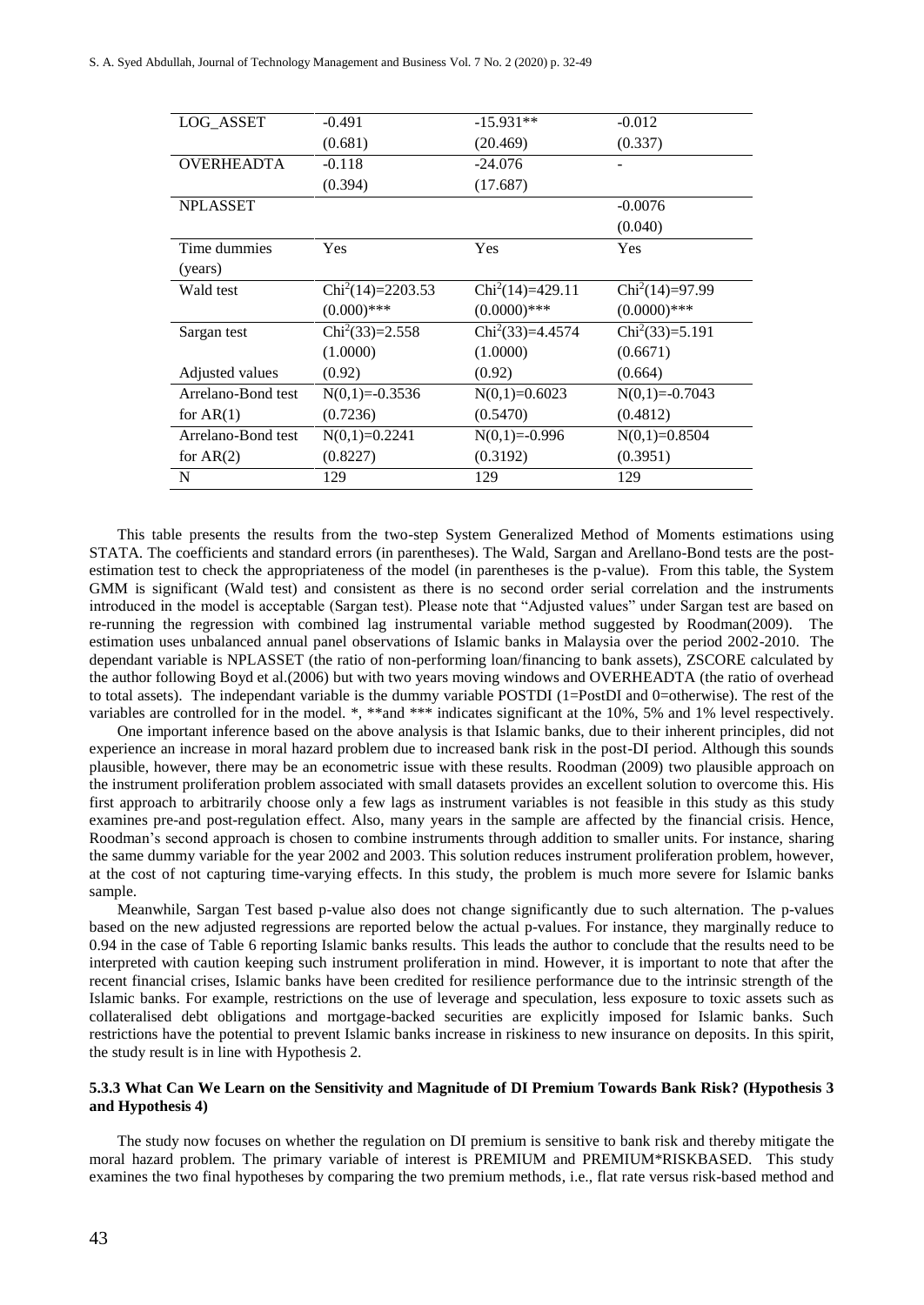also by estimating the annual premium paid by the banks. These hypotheses test whether risk-premium sensitivity significantly improves using the risk-based premium method as well as whether the magnitude of the annual premium paid by the banks is positively correlated with bank risk.

The annual premium paid, PREMIUM will identify whether the premium is adequate to cover for the increase in bank risk. The results reported in Table 7 indicate that the PREMIUM coefficient is not significant with operational risk; however, the coefficient is significant at 1 per cent level for NPLTA and ZSCORE. The PREMIUM coefficient under NPLTA is significant and negative while ZSCORE is significant and positive. Generally, these results report that the annual premium has a negative relationship with bank risk. When there is an escalation in risk, the premium is inadequate to cover the increase in risk while if there is a reduction in risk, it is adequately covered. For example, the annual premium would decrease by RM1.953 million for an RM1 million increase in bank's credit risk (Model 10). On the other hand, the annual premium could adequately cover by RM1.953 million for a RM1 million reduction in bank's credit risk. The PREMIUM variable suggests that when there is a reduction in risk, the banks still pay adequate annual premiums. However, when there is an increase in risk, the annual premium is inadequate to cover the increase in risk. Although the results for the relationship between the annual premium and risk are significant, the direction is negative or inversely related. In other words, the current DI premium is not adequate to cover increased bank risk or the DI premium reaction and fails to support Hypothesis 4 that the magnitude of the annual premium paid is positively associated with the bank risk.

| <b>All Banks</b>   |                    | Dependant variable                  |                                       |
|--------------------|--------------------|-------------------------------------|---------------------------------------|
| (Post<br>deposit   | <b>NPLTA</b>       | <b>ZSCORE</b>                       | <b>OVERHEADTA</b>                     |
| insurance)         | Model 10           | Model 11                            | Model 12                              |
| Constant           | 13.274***          | $-63.417$                           | 6.418***                              |
|                    | (4.738)            | (69.241)                            | (1.509)                               |
| $Risk_{i,t-1}$     | $0.853***$         | $0.248***$                          | $0.066***$                            |
|                    | (0.036)            | (0.076)                             | (0.003)                               |
| <b>RISKBASED</b>   | $0.769***$         | $-4.899$                            | $0.262***$                            |
|                    | (0.203)            | (4.483)                             | (0.089)                               |
| PREMIUM            | $-1.953***$        | 34.596***                           | $-0.145$                              |
|                    | (0.647)            | (9.774)                             | (0.151)                               |
| PREMIUM*           | $-0.03***$         | 0.271                               | 0.002                                 |
| <b>RISKBASED</b>   | (0.014)            | (0.398)                             | (0.008)                               |
| PREMIUM*           | $0.165***$         | $-3.010***$                         | 0.012                                 |
| LOG_ASSET          | (0.056)            | (0.840)                             | (0.012)                               |
| <b>FOREIGN</b>     | $-2.367**$         | 104.417***                          | $1.387**$                             |
|                    | (1.191)            | (26.927)                            | (0.623)                               |
| <b>RWCR</b>        | $-0.0003$          | $-0.031$                            | $-0.001$                              |
|                    | (0.001)            | (0.036)                             | (0.001)                               |
| LOG_ASSET          | $-1.269***$        | 3.463                               | $-0.627***$                           |
|                    | (0.437)            | (7.716)                             | (0.157)                               |
| Time<br>dummies    | Yes                | Yes                                 | Yes                                   |
| (years)            |                    |                                     |                                       |
| Wald test          | $Chi2(10)=1574.39$ | $Chi2(10)=77.39$                    | $Chi2(10)=6301.81$                    |
|                    | $(0.0000)$ ***     | $(0.0000)$ ***                      | $(0.0000)$ ***                        |
| Sargan test        | $Chi^2(7)=4.8027$  | $\overline{\text{Chi}}^2(7)=7.2180$ | $\overline{\text{Chi}^2(7)} = 5.6230$ |
|                    | (0.6840)           | (0.4065)                            | (0.5836)                              |
| Arrelano-Bond test | $N(0,1)=-1.773$    | $N(0,1)=2.515$                      | $N(0,1)=2.1968$                       |
| for $AR(1)$        | $(0.0762)*$        | $(0.0119)*$                         | $(0.0280)$ **                         |
| Arrelano-Bond test | $N(0,1)=0.453$     | $N(0,1)=0.1312$                     | $N(0,1)=0.1491$                       |
| for $AR(2)$        | (0.650)            | (0.7211)                            | (0.8814)                              |
| ${\bf N}$          | 160                | 160                                 | 160                                   |

**Table 7 - Regression Results: The Risk-Premium Sensitivity and Bank Risk (All Banks: Conventional and Islamic Banks)**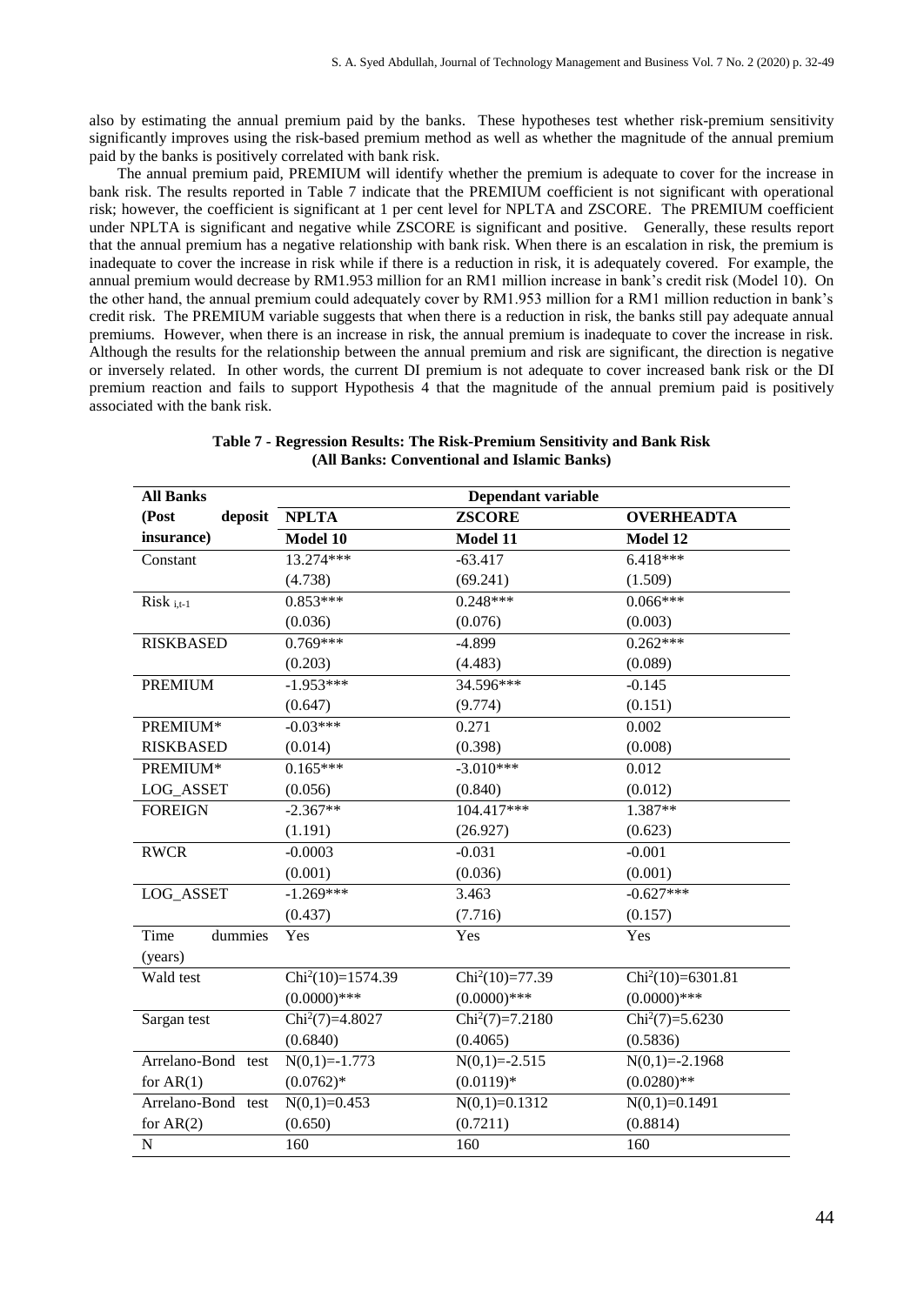This table presents the results from the two-step System Generalized Method of Moments estimations using STATA. The coefficients and standard errors (in parentheses). The Wald, Sargan and Arellano-Bond tests are the postestimation test to check the appropriateness of the model (in parentheses is the p-value). From this table, the System GMM is significant (Wald test) and consistent as there is no second order serial correlation and the instruments introduced in the model is acceptable (Sargan test). The estimation uses unbalanced annual panel observations of conventional banks and Islamic banks in Malaysia over the period 2002-2010. The dependant variable is NPLASSET (the ratio of non-performing loan/financing to bank assets), ZSCORE calculated by the author following Boyd et al.(2006) but with two years moving windows and OVERHEADTA (the ratio of overhead to total assets). The independant variables dummy variable RISKBASED (1=risk based premium and 0=flat rate premium) and PREMIUM which is calculated with modification by the author based on the MDIC Guidelines. The rest of the variables are controlled for in the model. We use the sample for all banks after the introduction of DI. \*, \*\*and \*\*\* indicates significant at the 10%, 5% and 1% level respectively.

The final variable of interest is PREMIUM\*RISKBASED. The interaction variable PREMIUM\*RISKBASED will probe whether the risk-premium sensitivity improves in the risk-based DI system. PREMIUM\*RISKBASED coefficient is -0.03 and is significant at the 1% level. The negative coefficient indicates that the risk-based premium is inadequate to cover for the increased bank risk since if there is an increase in risk, there would be a drop in the annual premium. The results in Table 7 establish that the risk-premium sensitivity worsens in the risk-based premium assessment method as the premium is more inadequate compared to the flat rate DI system. This suggests that banks have the incentives to increase risk (moral hazard problem) in the risk-based DI premium system, as despite incurring the higher risk, the premiums paid are lower than their risk profiles. Indirectly, the results explain why during the period of study, there exists a moral hazard problem after the introduction of the DI system in Malaysia. In this instance, the risk-based DI system is an ineffective policy because there is no improvement in the risk-premium sensitivity under the risk-based premium compared to the flat-rate premium. The negative coefficient indicates that the risk-based premium is inadequate to cover for the increased bank risk. The result is contrary to Hypothesis 3.

#### **5.3.4 What Can We Learn on Bank Risk with Different Ownership and Size?**

With respect to the control variables, they show mixed results. The first control variables bank ownership; FOREIGN shows a negative and significant relation with NPLASSET and OVERHEADTA, but a positive and significant relation with ZSCORE and OVERHEADTA. Generally, this asserts that foreign banks are less risky than the local banks possibly because their asset portfolio is well diversified across countries. If too-big to fail guarantees exist in the Malaysian banks, one would expect large banks are taking more risk than smaller banks. However, this may not be the case for credit risk and insolvency risk, as shown in Table 4. A clear direction for RWCR could not be identified in the study models. The interaction term; PREMIUM\*LOG\_ASSET reveals that bank size matters in determining the annual DI premium paid by the banks. As risk increases in larger banks, these banks also pay adequate premium. On the contrary, the premium paid by the smaller banks is less adequate than the larger banks.

#### **5.4 Robustness Checks**

Cognizant of the instrument proliferation problem, time dummy variables are replaced with controls for general macroeconomic condition with the inflation rate and real GDP growth rate in all of the regressions. The results remain unchanged. This study also excludes size from the regression models as it is highly correlated (70%) with the estimated annual DI premium paid. This study obtains qualitatively similar results to the main results in Table 7. Finally, the study ran the static panel for comparison (result not reported) and corrected the model by running the Hausman-Taylor Instrumental Variable regression. The results are qualitatively similar to those reported in this paper.

#### **6. Conclusions and Policy Implications**

This study comes at an important juncture where it has become imperative for all central banks in the world to introduce DI mechanism. The academic literature is divided on the efficacy of DI as a mechanism to mitigate the moral hazard problem faced by banks. This study argues that existing studies on the relationship between bank risk and DI suffers from identification problem as many unobservable factors, other than, DI, can influence bank risk. It is deliberated that a credible risk-based DI system will eventually promote prudent and sound risk management practices among the banks. On the contrary, a poorly designed DI system may affect the stability of the banking system. In this study, moral hazard is present by way of increased risk-taking in the Malaysian banking system after the implementation of DI system. Following this, there is a significant difference in bank risk-taking between the conventional and Islamic banks in Malaysia after the introduction of DI system. These findings enable policymakers and regulators like the Ministry of Finance, Central banks and DI organisations to evaluate whether DI escalates or retards risk-taking behaviour by insured banks in addition to whether there is an improvement in the sensitivity of riskpremium to bank risk. Such an evaluation would enable policymakers and regulators to institute appropriate policy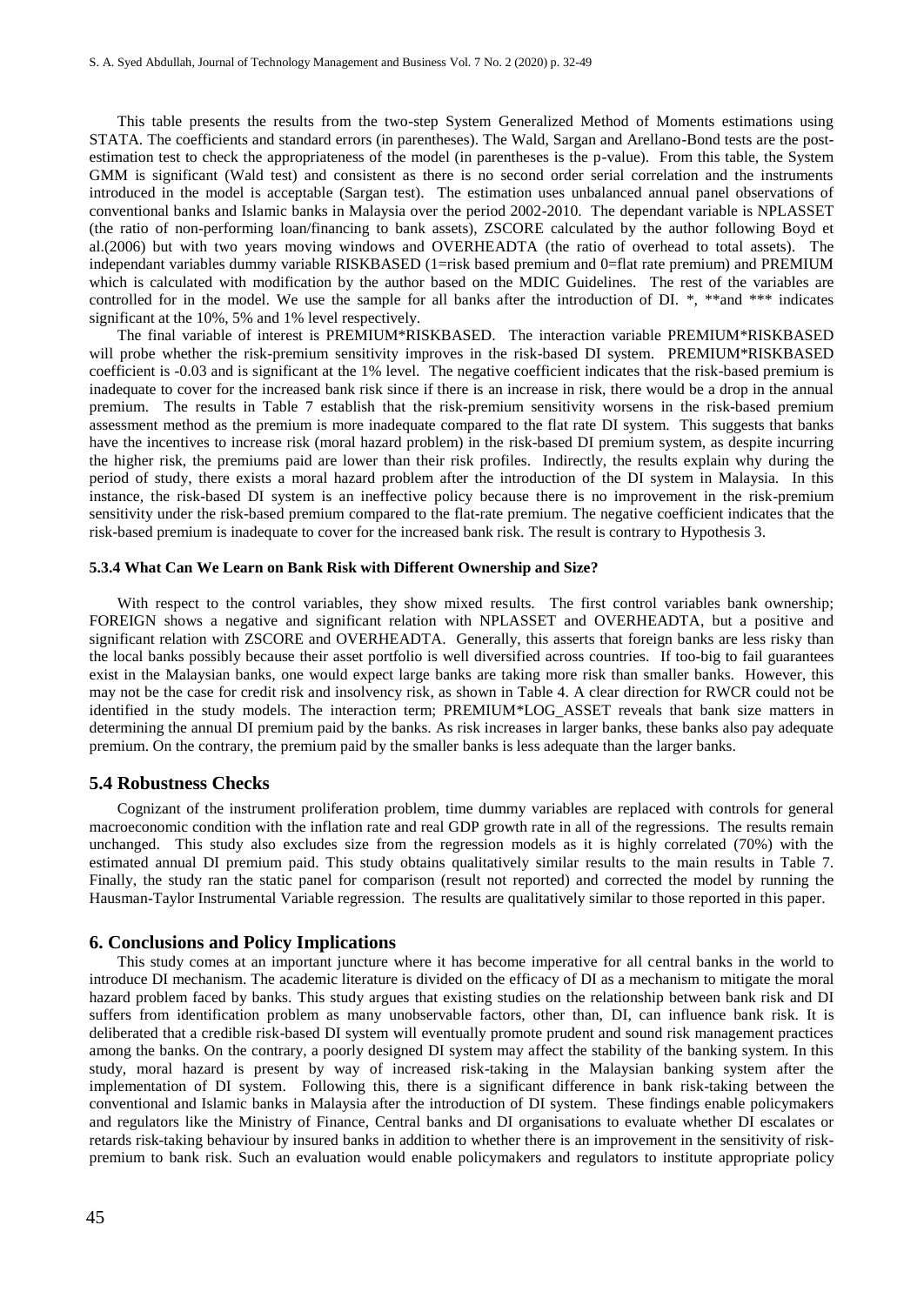measures to counter risk-taking behaviour by banks. In the following paragraphs, some of these implications are discussed.

## **6.1 Implications for the Policy**

#### *Bank Size Matters*

The implications of this study for policy are to infer that the bank size matters in the annual premiums of the deposit insurance paid. The findings of this study suggest that big banks that have high risk pay adequate premium while at the same time, small banks that have high-risk profiles pay inadequate premiums. The findings of this study also offer a rationale on why the big banks are reluctant to participate in a deposit protection scheme if the participation is voluntary. In terms of the policy, the measures for the annual premium should differ between the small and big banks. The current measures for computing the annual premium are inadequate to cover the small banks. In a bigger picture, the small banks should be regulated more stringently.

#### *Implementation of an Early Warning Mechanism*

Risk-based DI premiums have been adopted by several DI agencies, including the Federal Deposit Insurance Corporation (FDIC) and the Canada Deposit Insurance Corporation to mitigate the moral hazard problem. A credible DI system promotes financial stability, thus provides sound and stable environment for bank intermediation to support economic growth. The potential problem of moral hazard requires articulation to design credible DI schemes particularly the deposit insurance premiums to rectify the moral hazard problem. In the case of Malaysia, thus far, there is no incidences of bank runs. Nonetheless, given the reality that the financial crisis is cyclical in nature, it is vital to put in place a well-designed DI premium that is risk-premium sensitive as part of the existing financial safety net. The ramifications of a financial crisis would impact more severely the small banks than the big banks as the premiums are inadequate to cover the small banks. In a financial crisis, small banks normally fail. This situation asserts the importance to institute an early warning mechanism as part of the early intervention framework for the deposit insurer to step in when a bank faces failure.

## *Cross-Border Cooperation and Information Sharing*

This study provides new evidence that operational risk-taking increases in post DI period. Major operational losses caused by internal or external fraudulent activities or lack of internal controls are often the common source of bank failures. The inclusion of operational risk as one of the pillars in Basel II was in response to the collapse of Barings Bank in 1995, which was recognised as the oldest (1762-1995) merchant bank in London. The collapsed was due to the lag and lapses in internal control of its personnel (Nick Leeson) and the processes involved. The collapse of a bank that was in operation for more than 200 years took the financial sector players by surprise.

Barings suffered irreparable loss of \$1.3 billion that was caused by rogue trading activities. This anecdote highlights the fact that conventional banks are constantly exposed to different kinds of operational risk. Operational losses of banks are more often passed on to their customers. This study resorts to management efficiency as a proxy for operational risk to include people as the essence of operational risk. Although operational risk is commonly perceived as firm or bank-specific, the systemic component of its impact is growing in importance as evidenced by the 2007/2008 global financial crisis. Specifically, as the relationships among financial institutions in particular, the systematically important financial institutions located in different countries increase, operational disruptions are likely to lead to increased market volatility and contagion across markets and countries. Hence, this necessitates formal cooperation in particular on compensation frameworks and information sharing protocols between DI agencies and supervisory authorities in the region to deal more effectively with systemic bank failures.

#### *Ethical Principles of Islamic Finance*

The findings of this study raise the question on why Islamic banks that also prescribe to the Islamic DIS or a Shariah-compliant DIS do not adjust their risk after the introduction of the DI system, unlike the conventional banks. This study suggests that compliance with Shariah principles prevent Islamic banks from adjusting their risk post DI. Islamic financing amongst others prohibits investment in activities that have uncertainties (*gharar*) especially related to risk, interest (*riba*) and gambling (*maysir*) activities. In other words, these ethical principles are the compelling aspects of Islamic banking that could be also applied to conventional banking. These important ethical fundamentals of Islamic finance inadvertently allow the Islamic banks' resources only to finance real assets rather than financial derivatives. On this front, this limits the Islamic banks' exposure to uncalculated risks. Therefore, Islamic banks do not adjust their risk contrary to their conventional counterparts after the introduction of DI system in Malaysia.

Bank failures may be caused by many other exogenous factors like bad economic environment, political instability or non-credible designs of existing DI systems that are more prone to banking instabilities. With the above in mind, it is suggested that policymakers should carefully consider design features for an effective risk-based DI system that is risk-premium sensitive to ensure financial stability.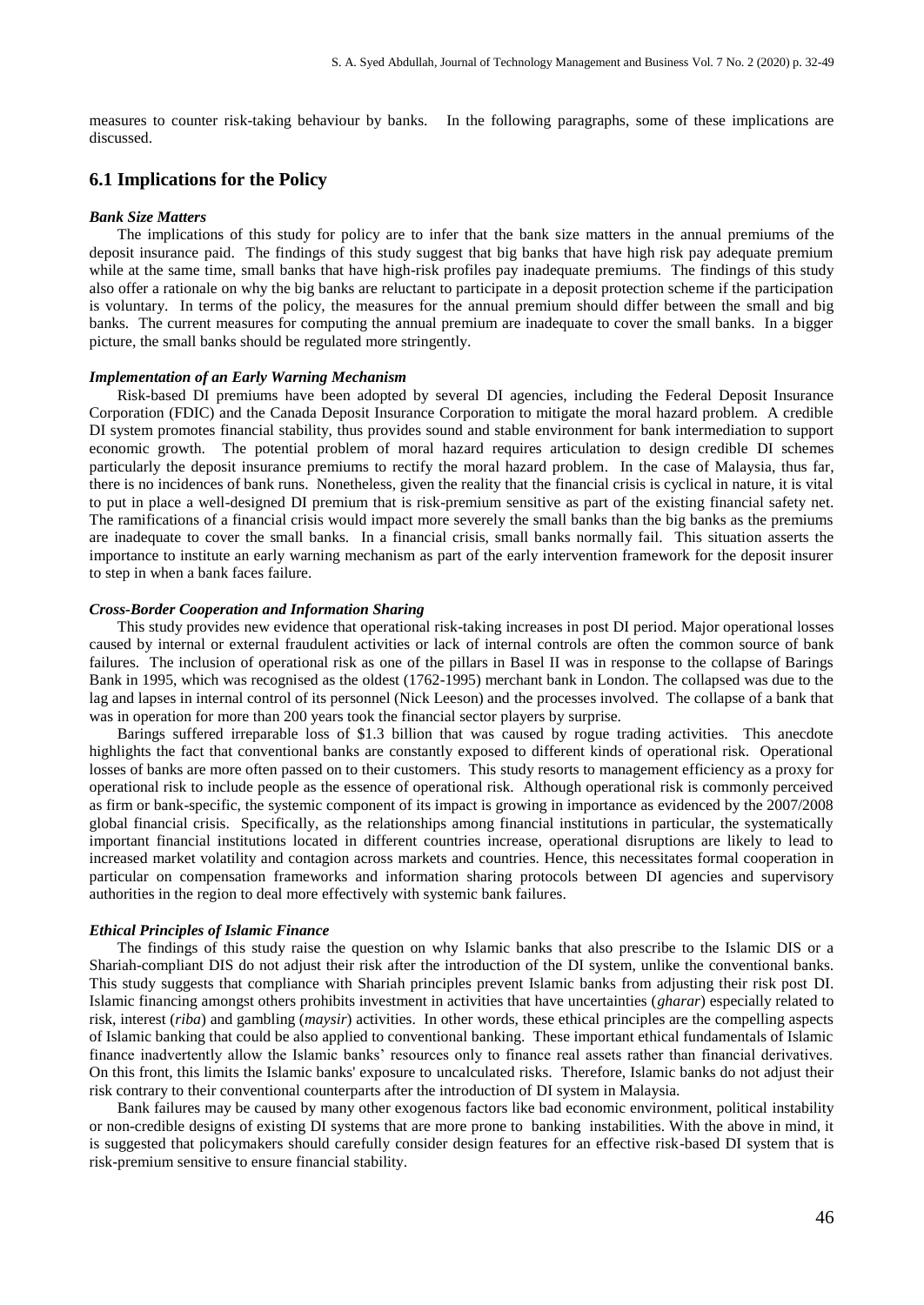## **6.2 Implications for the Literature**

#### *Risk-based Deposit Insurance System Not Necessarily Mitigate Moral Hazard Problem*

The findings of this study indirectly evaluate the effectiveness of the risk-based DI system in Malaysia. It is apparent from the empirical evidence that the risk-based system replacing the flat rate system since 2008 is still an inferior policy to counter the moral hazard problem. The objective of regulators to migrate from the flat-rate premium to risk-based premium scheme is to prevent banks from increasing their risk-taking. However, the risk-based DI premium will only be effective in replacing the flat-rate premium if the risk-premium sensitivity improves. On the contrary, this is not the case for the Malaysian risk-based DI system. The moral hazard problem is present in the form of increased bank risk after the introduction of the DI system because the premium is inadequate to cover the risk. In general, the findings do offer an insight to regulators that migrating from the flat rate to risk-based premium may not necessarily mitigate the moral hazard problem unless the premium coverage adequately covers the increase in bank risk.

#### *Significant Difference in Bank Risk between the Islamic Banks and Conventional Banks Post Deposit Insurance*

The introduction of DI system does not alter the risk exposure of the Islamic banks, as there is no change in the Islamic banks risk-taking. Only the conventional banks alter their risk profiles after the introduction of DI system. The conventional banks' objectives have always been seen as seeking higher profits and their bottom-line considerations. High-risk investments will generate higher profits. Thus, the DI protection provides a protective buffer for the conventional banks to embark on risky investments as the deposit protection will partly cover their downside risks. On the other hand, the Shariah principles guided the Islamic banks to create value in their investments. Therefore, the Islamic banks will only consider a calculated risky investment that adds value not only to the borrower but also to the real economy.

## *Inadequate Risk-based Premium Provides Opportunity for Arbitrage*

The risk-based DI system in Malaysia during this study period allows regulatory arbitrage for the small conventional banks. The first part of the empirical study indicates that only the conventional banks increased their risktaking after the introduction of DI system. As such, the regulatory arbitrage is enjoyed only by the small conventional banks. If a small conventional bank increases risk, the bank only pays a low premium which is inadequate to commensurate with the increase in risk.

In conclusion, despite arguments forwarded especially by the efficient market school that deposit insurance system may not function as an effective safety net to prevent financial crisis; like the 2007/2008 global financial crisis, it could be concluded that deposit insurance is here to stay. Deposit insurance cannot prevent financial instability but it could buffer and insulate risks to minimise the effects. If financial instability other than bank runs causes bank failures, then to conclude that the deposit insurance system is ineffective is not correct. Elsewhere, this study suggests that the ethical financing under Shariah principles guide the operating principles for the Islamic banks and restrict the incentives for riskier businesses prohibited by the Shariah. However, it is important to note that this study results may suffer from small sample problem and proliferation of instrumental variables. Hence, this study does not draw any strong conclusions on Islamic banks risk-taking under a DI system. Future research can focus on addressing this issue for more meaningful policy and literature implications.

## **Acknowledgement**

Dr Sharifah Adlina Syed Abdullah is an author who is a *Pegawai Tadbir dan Diplomatik (PTD)*; Administrative and Diplomatic Officer attached with the Ministry of Finance, Malaysia. However, the views expressed in this article are those of the author's only and do not necessarily reflect those of the Ministry of Finance, Malaysia. Dr Sharifah expresses her gratitude to a kind heart ( $\epsilon \epsilon$ ) who wishes to be anonymous for the helpful comments and suggestions. She also thanks the Malaysia Deposit Insurance Corporation officials for support and assistance in understanding the deposit insurance premium methodology.

## **References**

Abduh, M., Omar, M. A., Duasa, J. 2011. The impact of crisis and macroeconomic variables towards Islamic banking deposits. American Journal of Applied Sciences. 8, 1413-1418

Agusman, A., Monroe, G. S., Gasbarro, D., Zumwalt, J., 2008. Accounting and capital market measures of risk: Evidence from Asian banks during 1998-2003. Journal of Banking & Finance. 32, 480-488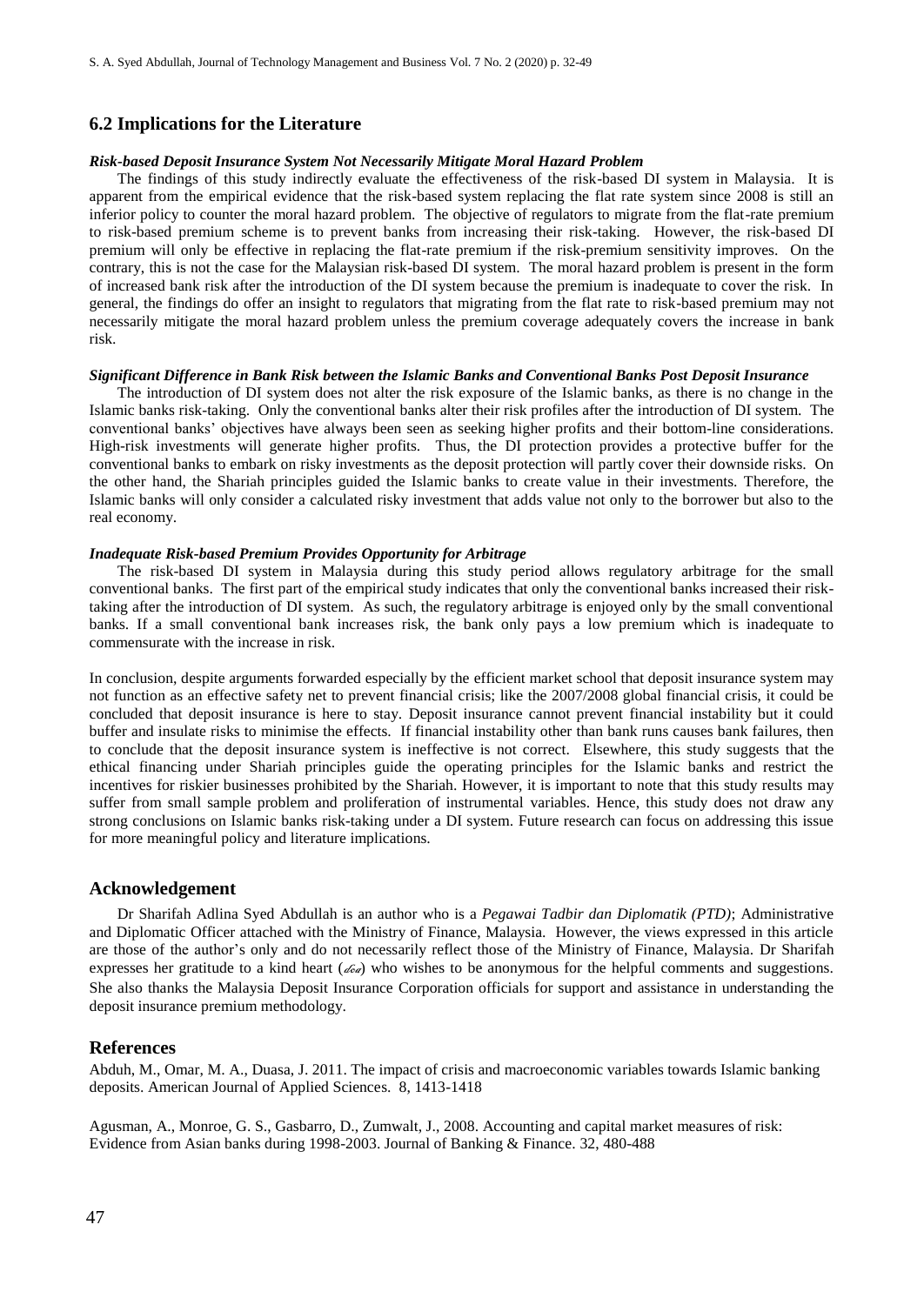Arellano, M., Bond, S., 1991. Some tests of specification for panel data: Monte Carlo evidence and an application to employment equations. The Review of Economic Studies. 58, 277-297

Arellano, M., Bover, O., 1995. Another look at the instrumental variable estimation of error-component models. Journal of Econometrics. 68, 29-51

Ashraf, B. N., Zheng, C., Jiang, C., & Qian, N. (2020). Capital regulation, deposit insurance and bank risk: International evidence from normal and crisis periods. *Research in International Business and Finance*, *52*, 101188

Baer, H., Brewer, E., 1986. Uninsured deposits as a source of market discipline: Some new evidence. Federal Reserve Bank of Chicago

Baltagi, B. H., 2005. Econometric Analysis of Panel Data, third ed. John Wiley & Sons Ltd, West Sussex

Bank Negara, M., 2011. Monthly Statistical Bulletin

Bank Negara, M., 2019. Monthly Statistical Bulletin

Blundell, R., Bond, S., 1998. Initial conditions and moment restrictions in a dynamic panel data models. Journal of Econometrics. 87, 115-143

Chernykh, L., Cole, R. A., 2011. Does deposit insurance improve financial intermediation? Evidence from the Russian experiment. Journal of Banking and Finance. 35, 388-402

Cull, R., Senbet, L. W., Sorge, M., 2005. Deposit insurance and financial development. Journal of Money, Credit and Banking. 37, 43-82

DeLong, G., Saunders, A., 2011. Did the introduction of fixed-rate federal deposit insurance increase long-term bank risk taking? Journal of Financial Stability. 7, 19-25

Demirguc-Kunt, A., Detragiache, E., 2002. Does deposit insurance increase banking system stability? An empirical investigation. Journal of Monetary Economics. 49, 1272-1406

Demirguc-Kunt, A., Huizinga, H., 2004. Market discipline and deposit insurance. Journal of Monetary Economics. 51, 375-399

Demirguc-Kunt, A., Kane, E. J., Laeven, L., 2015. Deposit insurance around the world: A comprehensive analysis and database. Journal of Financial Stability. 20, 155–183

Fecht, F., Thum, S., & Weber, P. (2019). Fear, deposit insurance schemes, and deposit reallocation in the German banking system. *Journal of Banking & Finance*, *105*, 151-165

Forssbaeck, J., 2011. Ownership structure, market discipline and banks' risk taking incentives under deposit insurance. Journal of Banking and Finance, 35, 2666-2678

Greene, W. H. 2012. Econometric Analysis, seventh ed. Prentice Hall, Upper Saddle River

Gropp, R., Vesala, J., 2004. Deposit insurance, moral hazard and market monitoring. Review of Finance, 8, 571-602

Gropp, R., Hakenes, H., Schnabel, I., 2011. Competition, risk-shifting and public bail-out policies. The Review of Financial Studies, 24, 2084-2120

Gujarati, D. N., Porter, D. C., 2009. Basic Econometrics, fifth ed., McGraw Hill, Singapore

Hadad, M. D., Agusman, A., Monroe, G. S., Gasbarro, D., Zumwalt, J. K., 2011. Market discipline, financial crisis and regulatory changes: Evidence from Indonesian banks. Journal of Banking and Finance, 35, 1552-1562

Hovakimian, P. K., 2003. How country and safety-net characteristic affect risk shifting . Journal of Financial Research, 23, 177-204